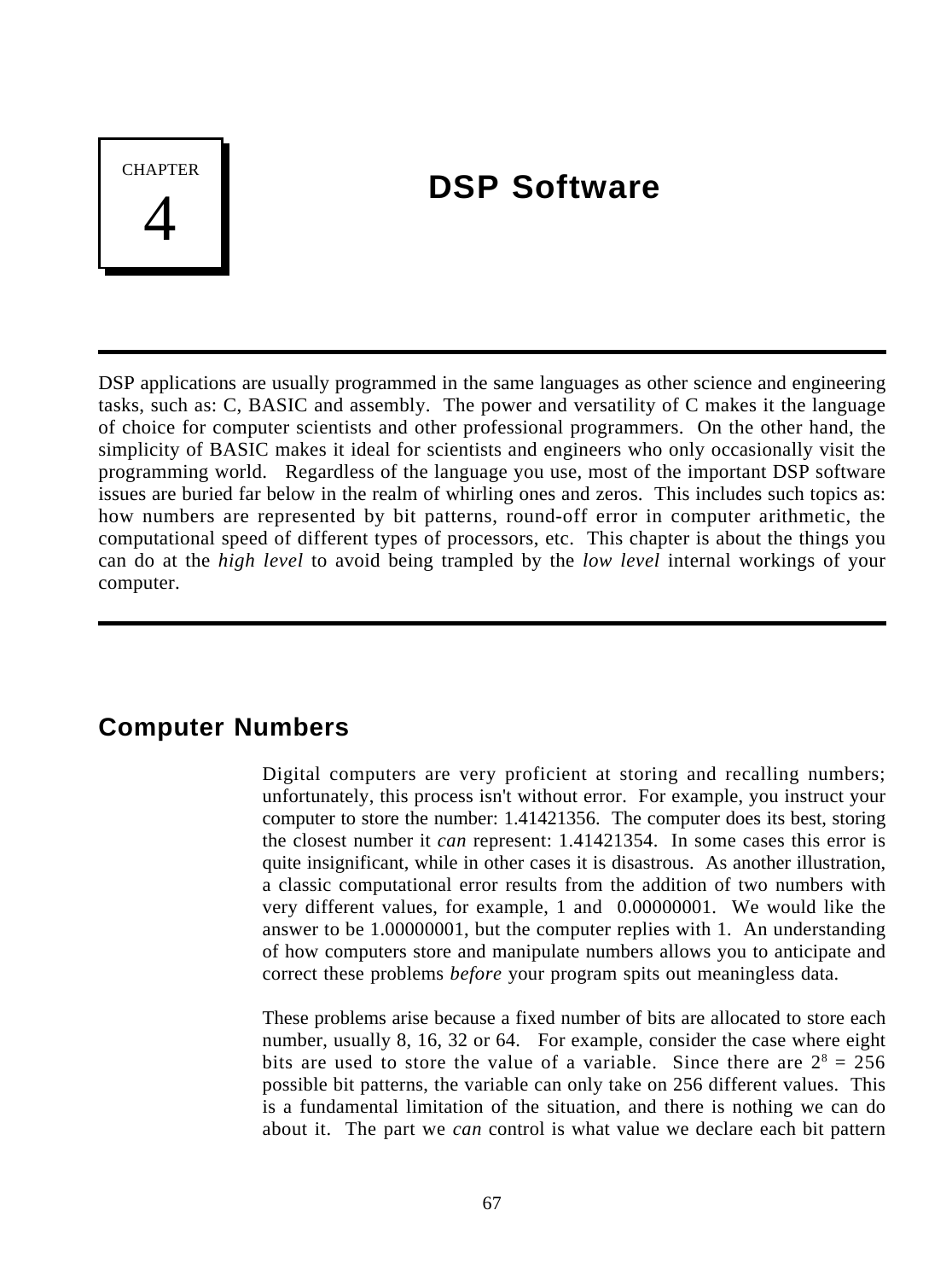to represent. In the simplest cases, the 256 bit patterns might represent the integers from 0 to 255, 1 to 256, -127 to 128, etc. In a more unusual scheme, the 256 bit patterns might represent 256 exponentially related numbers: 1, 10, 100, 1000,  $..., 10^{254}$ , 10<sup>255</sup>. Everyone accessing the data must understand what value each bit pattern represents. This is usually provided by an algorithm or formula for converting between the represented value and the corresponding bit pattern, and back again.

While many encoding schemes are possible, only two general formats have become common, *fixed point* (also called integer numbers) and *floating point* (also called real numbers). In this book's BASIC programs, fixed point variables are indicated by the % symbol as the last character in the name, such as: I%, N%, SUM%, etc. All other variables are floating point, for example: X, Y, MEAN, etc. When you evaluate the formats presented in the next few pages, try to understand them in terms of their **range** (the largest and smallest numbers they can represent) and their **precision** (the size of the gaps between numbers).

## **Fixed Point (Integers)**

Fixed point representation is used to store *integers*, the positive and negative whole numbers:  $-3, -2, -1, 0, 1, 2, 3, ...$ . High level programs, such as C and BASIC, usually allocate 16 bits to store each integer. In the simplest case, the  $2^{16}$  = 65,536 possible bit patterns are assigned to the numbers 0 through 65,535. This is called **unsigned integer** format, and a simplified example is shown in Fig. 4-1 (using only 4 bits per number). Conversion between the bit pattern and the number being represented is nothing more than changing between base 2 (binary) and base 10 (decimal). The disadvantage of unsigned integer is that negative numbers cannot be represented.

**Offset binary** is similar to unsigned integer, except the decimal values are *shifted* to allow for negative numbers. In the 4 bit example of Fig. 4-1, the decimal numbers are offset by *seven*, resulting in the 16 bit patterns corresponding to the integer numbers -7 through 8. In this same manner, a 16 bit representation would use 32,767 as an offset, resulting in a range between -32,767 and 32,768. Offset binary is not a standardized format, and you will find other offsets used, such 32,768. The most important use of offset binary is in ADC and DAC. For example, the input voltage range of -5v to 5v might be mapped to the digital numbers 0 to 4095, for a 12 bit conversion.

**Sign and magnitude** is another simple way of representing negative integers. The far left bit is called the **sign bit**, and is made a *zero* for positive numbers, and a *one* for negative numbers. The other bits are a standard binary representation of the absolute value of the number. This results in one wasted bit pattern, since there are two representations for zero, 0000 (positive zero) and 1000 (negative zero). This encoding scheme results in 16 bit numbers having a range of -32,767 to 32,767.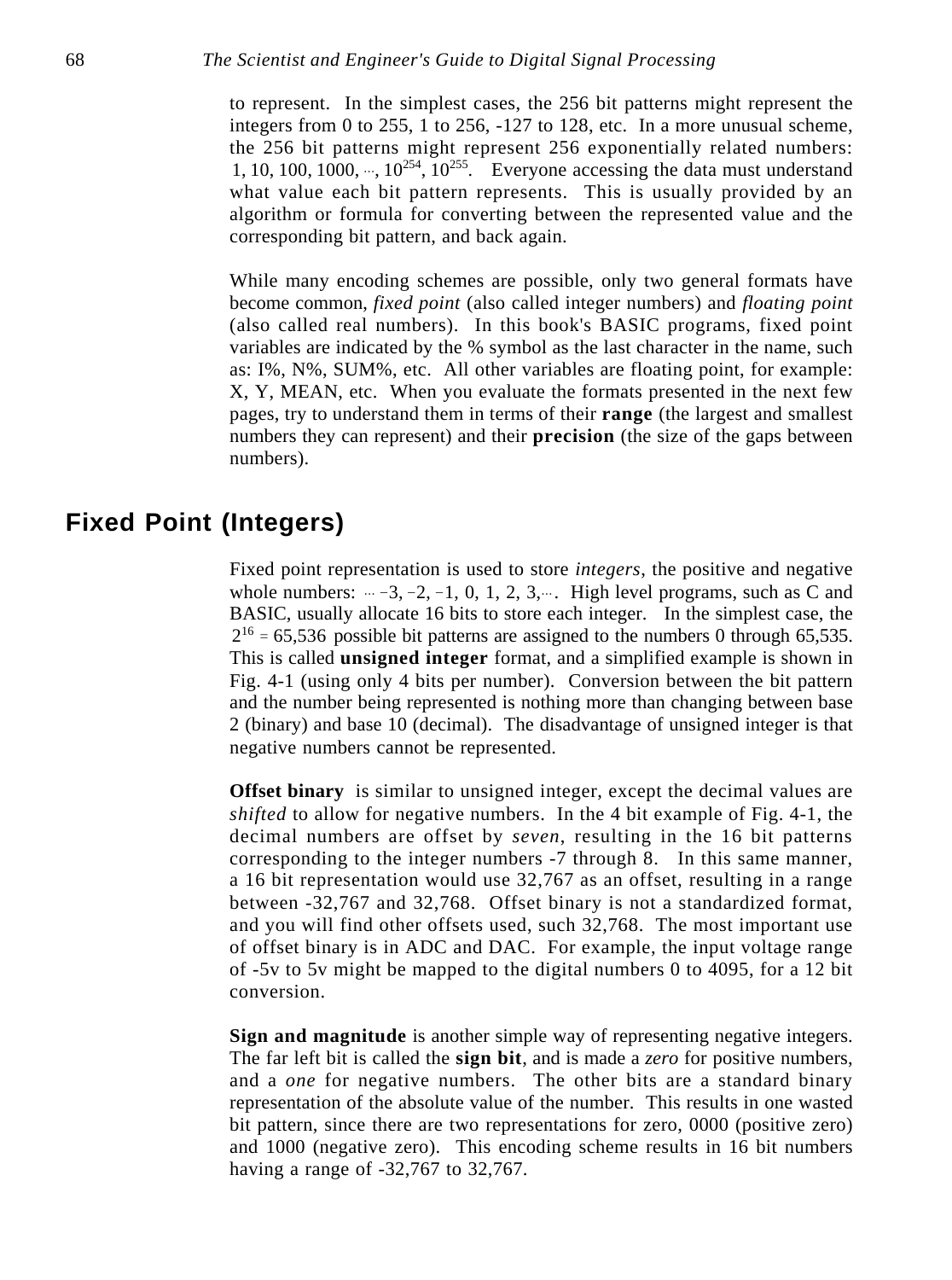|              | UNSIGNED<br><b>INTEGER</b>   |                | <b>OFFSET</b><br><b>BINARY</b>    |                  | <b>SIGN AND</b><br><b>MAGNITUDE</b> |                | TWO'S<br><b>COMPLEMENT</b>        |
|--------------|------------------------------|----------------|-----------------------------------|------------------|-------------------------------------|----------------|-----------------------------------|
| Decimal      | <b>Bit Pattern</b>           | Decimal        | <b>Bit Pattern</b>                | Decimal          | <b>Bit Pattern</b>                  | Decimal        | <b>Bit Pattern</b>                |
| 15           | 1111                         | 8              | 1111                              | 7                | 0111                                | 7              | 0111                              |
| 14           | 1110                         | 7              | 1110                              | 6                | 0110                                | 6              | 0110                              |
| 13           | 1101                         | 6              | 1101                              | 5                | 0101                                | 5              | 0101                              |
| 12           | 1100                         | 5              | 1100                              | 4                | 0100                                | 4              | 0100                              |
| 11           | 1011                         | 4              | 1011                              | 3                | 0011                                | 3              | 0011                              |
| 10           | 1010                         | 3              | 1010                              | $\overline{2}$   | 0010                                | $\overline{2}$ | 0010                              |
| 9            | 1001                         | 2              | 1001                              | 1                | 0001                                | 1              | 0001                              |
| 8            | 1000                         |                | 1000                              | $\boldsymbol{0}$ | 0000                                | $\theta$       | 0000                              |
| 7            | 0111                         | $\overline{0}$ | 0111                              | $\overline{0}$   | 1000                                | $-1$           | 1111                              |
| 6            | 0110                         | $-1$           | 0110                              | $-1$             | 1001                                | $-2$           | 1110                              |
| 5            | 0101                         | $-2$           | 0101                              | $-2$             | 1010                                | $-3$           | 1101                              |
| 4            | 0100                         | $-3$           | 0100                              | $-3$             | 1011                                | $-4$           | 1100                              |
| 3            | 0011                         | $-4$           | 0011                              | $-4$             | 1100                                | $-5$           | 1011                              |
| 2            | 0010                         | $-5$           | 0010                              | $-5$             | 1101                                | -6             | 1010                              |
| 1            | 0001                         | -6             | 0001                              | -6               | 1110                                | $-7$           | 1001                              |
| $\mathbf{0}$ | 0000                         | $-7$           | 0000                              | $-7$             | 1111                                | $-8$           | 1000                              |
|              | 16 bit range:<br>0 to 65,535 |                | 16 bit range<br>-32,767 to 32,768 |                  | 16 bit range<br>-32,767 to 32,767   |                | 16 bit range<br>-32,768 to 32,767 |

#### FIGURE 4-1

Common formats for fixed point (integer) representation. Unsigned integer is a simple binary format, but cannot represent negative numbers. Offset binary and sign & magnitude allow negative numbers, but they are difficult to implement in hardware. Two's complement is the easiest to design hardware for, and is the most common format for general purpose computing.

> These first three representations are conceptually simple, but difficult to implement in hardware. Remember, when A=B+C is entered into a computer program, some hardware engineer had to figure out how to make the bit pattern representing B, combine with the bit pattern representing C, to form the bit pattern representing A.

> **Two's complement** is the format loved by hardware engineers, and is how integers are usually represented in computers. To understand the encoding pattern, look first at decimal number zero in Fig. 4-1, which corresponds to a binary zero, 0000. As we count upward, the decimal number is simply the binary equivalent (0 = 0000, 1 = 0001, 2 = 0010, 3 = 0011, etc.). Now, remember that these four bits are stored in a register consisting of 4 flip-flops. If we again start at 0000 and begin subtracting, the digital hardware automatically counts in two's complement:  $0 = 0000$ ,  $-1 = 1111$ ,  $-2 = 1110$ ,  $-3$  $= 1101$ , etc. This is analogous to the odometer in a new automobile. If driven forward, it changes: 00000, 00001, 00002, 00003, and so on. When driven backwards, the odometer changes: 00000, 99999, 99998, 99997, etc.

> Using 16 bits, two's complement can represent numbers from -32,768 to 32,767. The left most bit is a 0 if the number is positive or zero, and a 1 if the number is negative. Consequently, the left most bit is called the **sign bit**, just as in sign & magnitude representation. Converting between decimal and two's complement is straightforward for positive numbers, a simple decimal to binary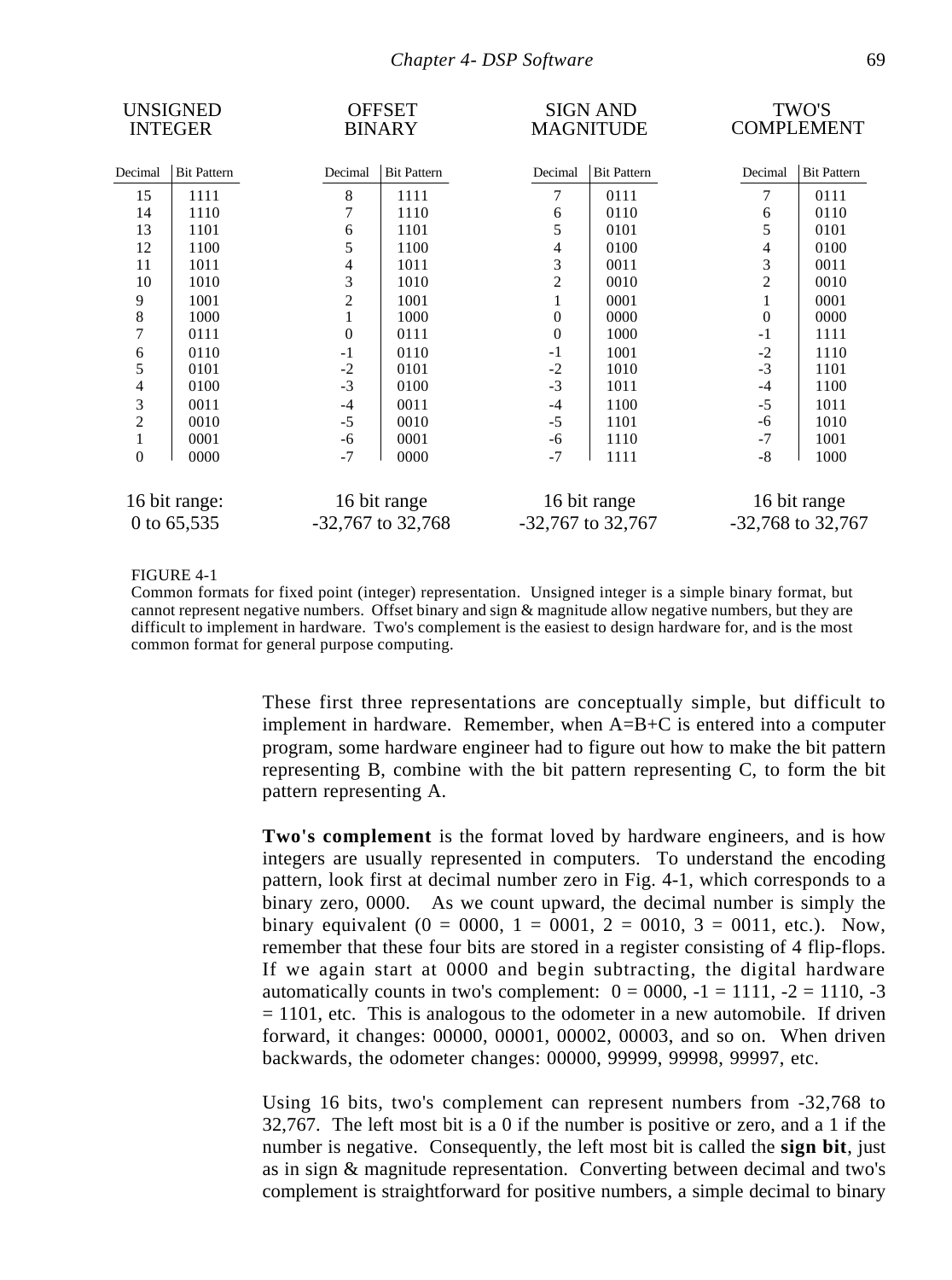conversion. For negative numbers, the following algorithm is often used: (1) take the absolute value of the decimal number, (2) convert it to binary, (3) complement all of the bits (ones become zeros and zeros become ones), (4) add 1 to the binary number. For example:  $-5 \rightarrow 5 \rightarrow 0101 \rightarrow 1010 \rightarrow$ 1011. Two's complement is hard for humans, but easy for digital electronics.

## **Floating Point (Real Numbers)**

The encoding scheme for floating point numbers is more complicated than for fixed point. The basic idea is the same as used in scientific notation, where a **mantissa** is multiplied by ten raised to some **exponent**. For instance,  $5.4321 \times 10^6$ , where 5.4321 is the *mantissa* and 6 is the *exponent*. Scientific notation is exceptional at representing very large and very small numbers. For example:  $1.2 \times 10^{50}$ , the number of atoms in the earth, or  $2.6 \times 10^{-23}$ , the distance a turtle crawls in one second, compared to the diameter of our galaxy. Notice that numbers represented in scientific notation are *normalized* so that there is only a single nonzero digit left of the decimal point. This is achieved by adjusting the exponent as needed.

Floating point representation is similar to scientific notation, except everything is carried out in base two, rather than base ten. While several similar formats are in use, the most common is ANSI/IEEE Std. 754-1985. This standard defines the format for 32 bit numbers called **single precision**, as well as 64 bit numbers called **double precision**. As shown in Fig. 4-2, the 32 bits used in single precision are divided into three separate groups: bits 0 through 22 form the mantissa, bits 23 through 30 form the exponent, and bit 31 is the sign bit. These bits form the floating point number, *v*, by the following relation:

EQUATION 4-1 Equation for converting a bit pattern into a floating point number. The number is represented by *v*, *S* is the value of the sign bit, *M* is the value of the mantissa, and *E* is the value of the exponent.

 $v = (-1)^S \times M \times 2^{E-127}$ 

The term:  $(-1)^S$ , simply means that the sign bit, *S*, is 0 for a positive number and 1 for a negative number. The variable, *E*, is the number between 0 and 255 represented by the eight exponent bits. Subtracting 127 from this number allows the exponent term to run from  $2^{-127}$  to  $2^{128}$ . In other words, the exponent is stored in *offset binary* with an offset of 127.

The mantissa, *M*, is formed from the 23 bits as a *binary fraction*. For example, the decimal fraction: 2.783, is interpreted:  $2 + 7/10 + 8/100 + 3/1000$ . The binary fraction: 1.0101, means:  $1 + 0/2 + 1/4 + 0/8 + 1/16$ . Floating point numbers are *normalized* in the same way as scientific notation, that is, there is only one nonzero digit left of the decimal point (called a *binary point* in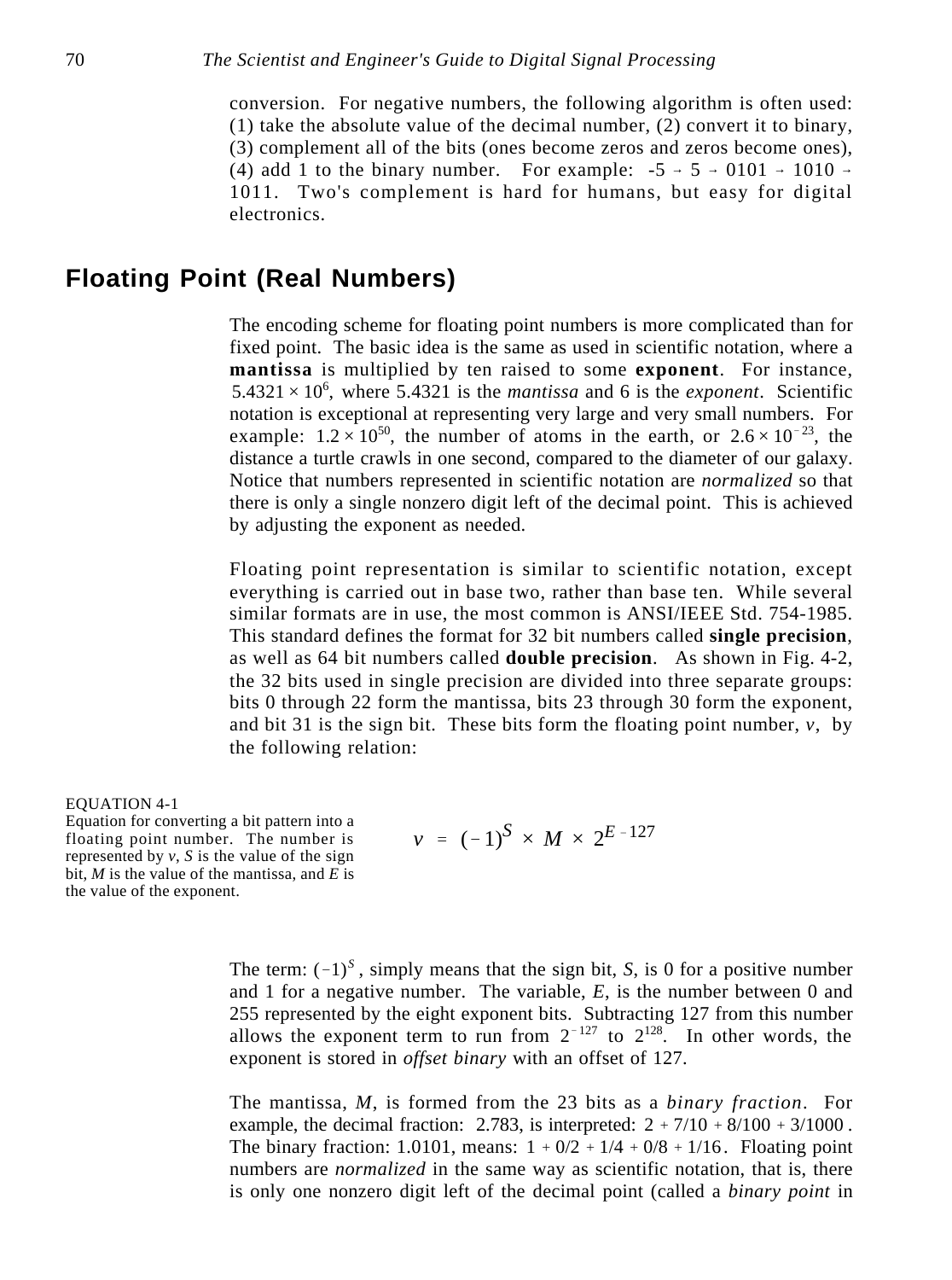

#### FIGURE 4-2

Single precision floating point storage format. The 32 bits are broken into three separate parts, the sign bit, the exponent and the mantissa. Equations 4-1 and 4-2 shows how the represented number is found from these three parts. MSB and LSB refer to "most significant bit" and "least significant bit," respectively.

> base 2). Since the only nonzero number that exists in base two is 1, the leading digit in the mantissa will always be a 1, and therefore does not need to be stored. Removing this redundancy allows the number to have an additional one bit of precision. The 23 stored bits, referred to by the notation:  $m_{22}, m_{21}, m_{21}, \dots, m_{02}$ , form the mantissa according to:

EQUATION 4-2 Algorithm for converting the bit pattern into Example mantissa, *M*, used in Eq. 4-1.  $\mu$ 

$$
1 = 1.m_{22}m_{21}m_{20}m_{19}\cdots m_{2}m_{1}m_{0}
$$

In other words,  $M = 1 + m_{22} 2^{-1} + m_{21} 2^{-2} + m_{20} 2^{-3} ...$  If bits 0 through 22 are all *zeros*, *M* takes on the value of one. If bits 0 through 22 are all *ones*, *M* is just a hair under two, i.e.,  $2 - 2^{-23}$ .

Using this encoding scheme, the largest number that can be represented is:  $\pm (2-2^{-23}) \times 2^{128} = \pm 6.8 \times 10^{38}$ . Likewise, the smallest number that can be represented is:  $\pm 1.0 \times 2^{-127} = \pm 5.9 \times 10^{-39}$ . The IEEE standard reduces this range slightly to free bit patterns that are assigned special meanings. In particular, the largest and smallest numbers allowed in the standard are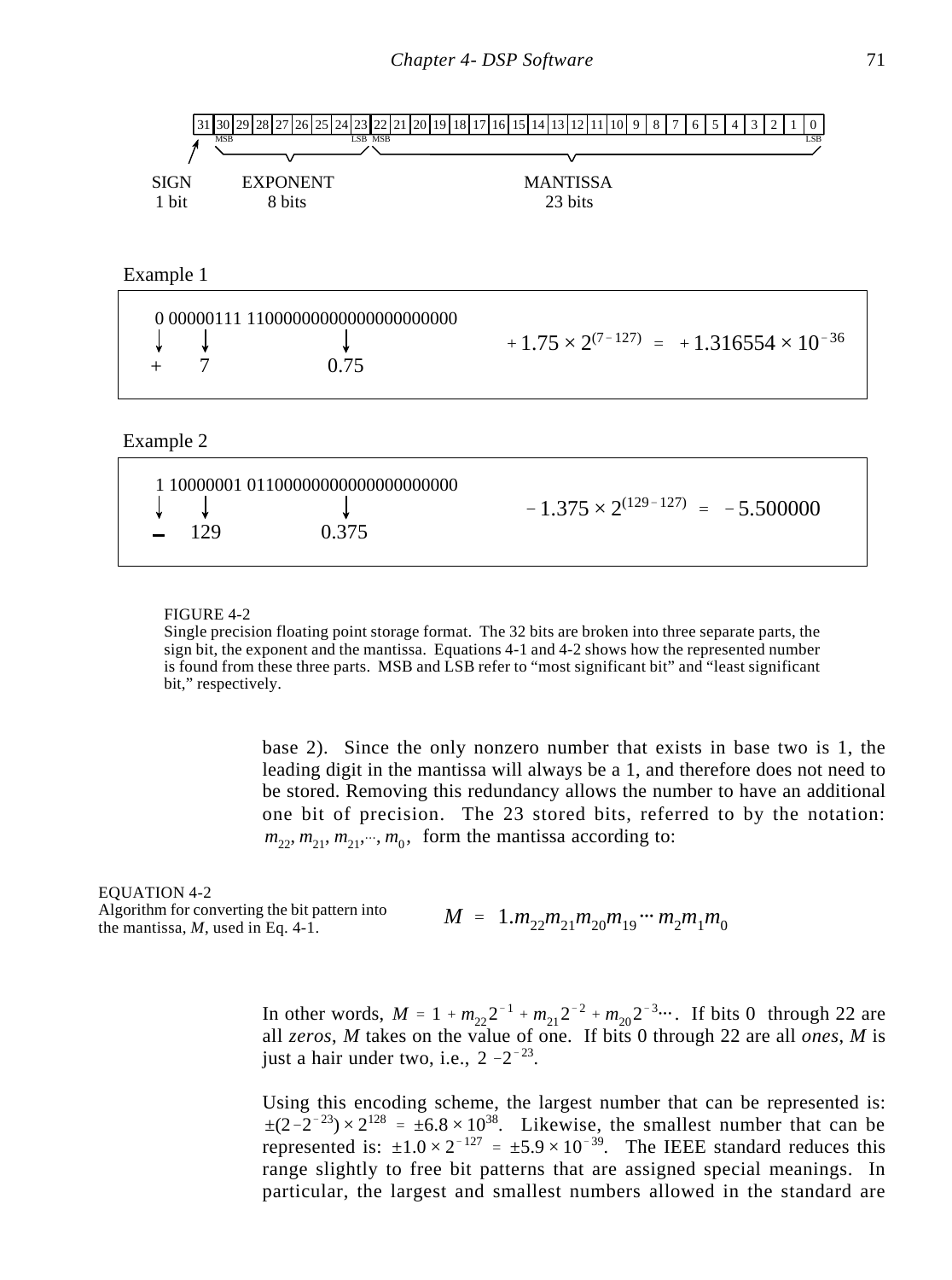$\pm 3.4 \times 10^{38}$  and  $\pm 1.2 \times 10^{-38}$ , respectively. The freed bit patterns allow three special classes of numbers: (1)  $\pm 0$  is defined as all of the mantissa and exponent bits being zero. (2)  $\pm \infty$  is defined as all of the mantissa bits being zero, and all of the exponent bits being one. (3) A group of very small *unnormalized* numbers between  $\pm 1.2 \times 10^{-38}$  and  $\pm 1.4 \times 10^{-45}$ . These are lower precision numbers obtained by removing the requirement that the leading digit in the mantissa be a one. Besides these three special classes, there are bit patterns that are not assigned a meaning, commonly referred to as NANs (Not A Number).

The IEEE standard for double precision simply adds more bits to both the mantissa and exponent. Of the 64 bits used to store a double precision number, bits 0 through 51 are the mantissa, bits 52 through 62 are the exponent, and bit 63 is the sign bit. As before, the mantissa is between one and just under two, i.e.,  $M = 1 + m_{51} 2^{-1} + m_{50} 2^{-2} + m_{49} 2^{-3} \cdots$ . The 11 exponent bits form a number between 0 and 2047, with an offset of 1023, allowing exponents from  $2^{-1023}$ to  $2^{1024}$ . The largest and smallest numbers allowed are  $\pm 1.8 \times 10^{308}$  and  $\pm 2.2 \times 10^{-308}$ , respectively. These are incredibly large and small numbers! It is quite uncommon to find an application where single precision is not adequate. You will probably never find a case where double precision limits what you want to accomplish.

## **Number Precision**

The errors associated with number representation are very similar to quantization errors during ADC. You *want* to store a continuous range of values; however, you *can* represent only a finite number of quantized levels. Every time a new number is generated, after a math calculation for example, it must be rounded to the nearest value that can be stored in the format you are using.

As an example, imagine that you allocate 32 bits to store a number. Since there are exactly  $2^{32} = 4,294,967,296$  different bit patterns possible, you can represent exactly 4,294,967,296 different numbers. Some programming languages allow a variable called a **long integer**, stored as 32 bits, fixed point, two's complement. This means that the 4,294,967,296 possible bit patterns represent the integers between -2,147,483,648 and 2,147,483,647. In comparison, single precision floating point spreads these 4,294,967,296 bit patterns over the much larger range:  $-3.4 \times 10^{38}$  to  $3.4 \times 10^{38}$ .

With fixed point variables, the gaps between adjacent numbers are always *exactly one*. In floating point notation, the gaps between adjacent numbers vary over the represented number range. If we randomly pick a floating point number, the gap next to that number is approximately *ten million times smaller* than the number itself (to be exact,  $2^{-24}$  to  $2^{-23}$  times the number). This is a key concept of floating point notation: large numbers have large gaps between them, while small numbers have small gaps. Figure 4-3 illustrates this by showing consecutive floating point numbers, and the gaps that separate them.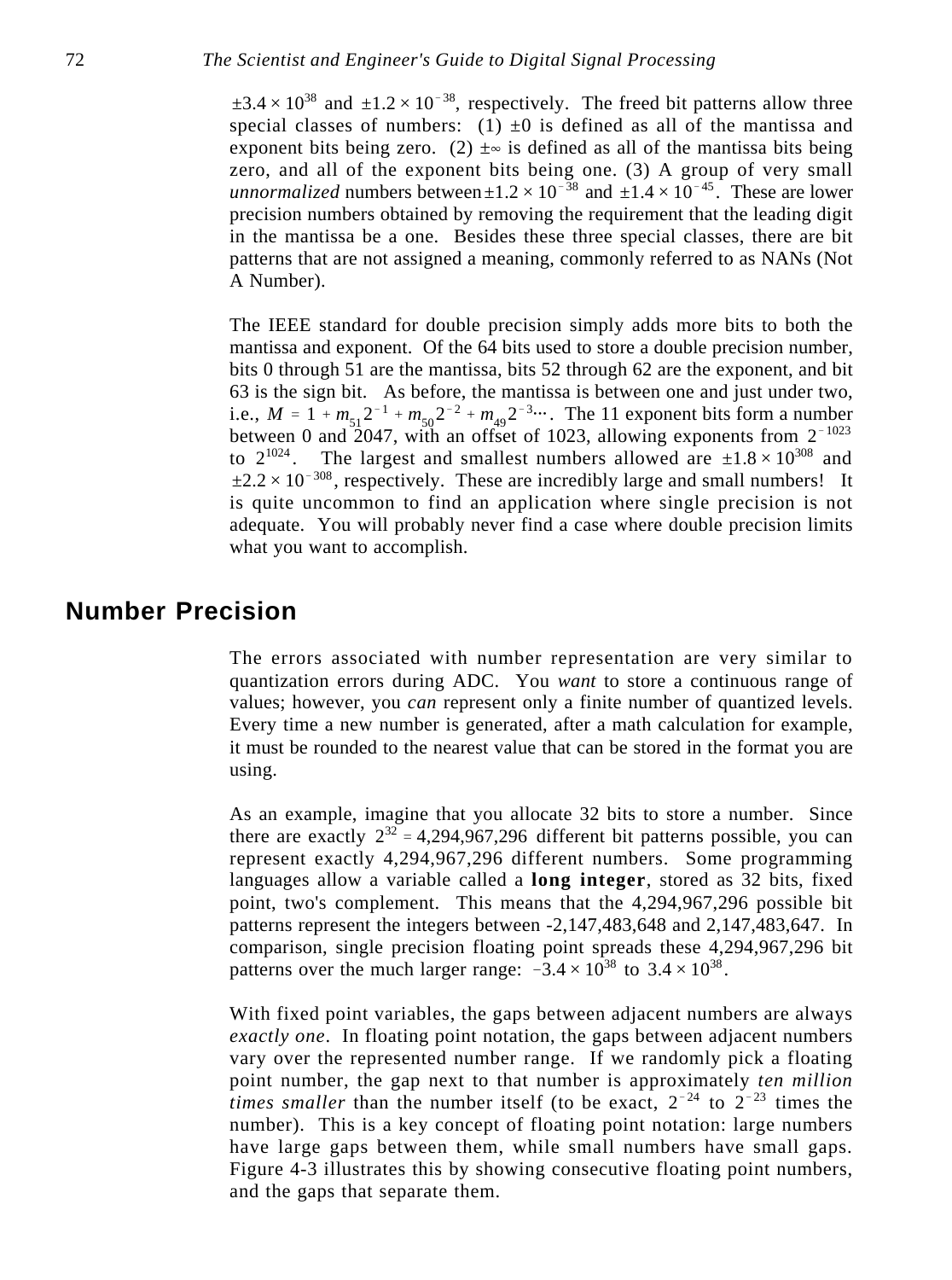|                                                                                                                                            | 0.00001233862713<br>0.00001233862804<br>0.00001233862895<br>0.00001233862986 | spacing = $0.0000000000091$<br>$(1$ part in 13 million) |
|--------------------------------------------------------------------------------------------------------------------------------------------|------------------------------------------------------------------------------|---------------------------------------------------------|
| FIGURE 4-3<br>Examples of the spacing between single<br>precision floating point numbers. The                                              | 1.000000000<br>1.000000119<br>1.000000238<br>1.000000358                     | spacing = $0.000000119$<br>$(1$ part in 8 million)      |
| spacing between adjacent numbers is<br>always between about 1 part in 8 million<br>and 1 part in 17 million of the value of the<br>number. | 1.996093750<br>1.996093869<br>1.996093988<br>1.996094108                     | spacing = $0.000000119$<br>$(1$ part in 17 million)     |
|                                                                                                                                            | 636.0312500<br>636.0313110<br>636.0313720<br>636.0314331                     | spacing = $0.0000610$<br>$(1$ part in 10 million)       |
|                                                                                                                                            | 217063424.0<br>217063440.0<br>217063456.0<br>217063472.0                     | spacing $= 16.0$<br>$(1$ part in 14 million)            |

The program in Table 4-1 illustrates how **round-off error** (quantization error in math calculations) causes problems in DSP. Within the program loop, two random numbers are added to the floating point variable X, and then subtracted back out again. Ideally, this should do *nothing*. In reality, the round-off error from each of the arithmetic operations causes the value of X to gradually drift away from its initial value. This drift can take one of two forms depending on how the errors add together. If the round-off errors are randomly positive and negative, the value of the variable will randomly increase and decrease. If the errors are predominately of the same sign, the value of the variable will drift away much more rapidly and uniformly.

TABLE 4-1

Program for demonstrating floating point error accumulation. This program initially sets the value of X to 1.000000, and then runs through a loop that should ideally do *nothing*. During each loop, two random numbers,  $A$  and  $\overline{B}$ , are added to  $X$ , and then subtracted back out. The accumulated error from these additions and subtraction causes X to wander from its initial value. As Fig. 4- 4 shows, the error may be random or additive.

| $100 \text{ X} = 1$      | 'initialize X           |
|--------------------------|-------------------------|
| 110                      |                         |
| 120 FOR $I% = 0$ TO 2000 |                         |
| 130<br>$A = RND$         | 'load random numbers    |
| $140 \text{ } B = RND$   | 'into A and B           |
| 150                      |                         |
| $160 \t X = X + A$       | 'add A and B to X       |
| 170 $X = X + B$          |                         |
| 180 $X = X - A$          | 'undo the additions     |
| 190 $X = X - B$          |                         |
| ٠<br>200                 |                         |
| PRINT X<br>210           | 'ideally, X should be 1 |
| 220 NEXT 1%              |                         |
| 230 END                  |                         |
|                          |                         |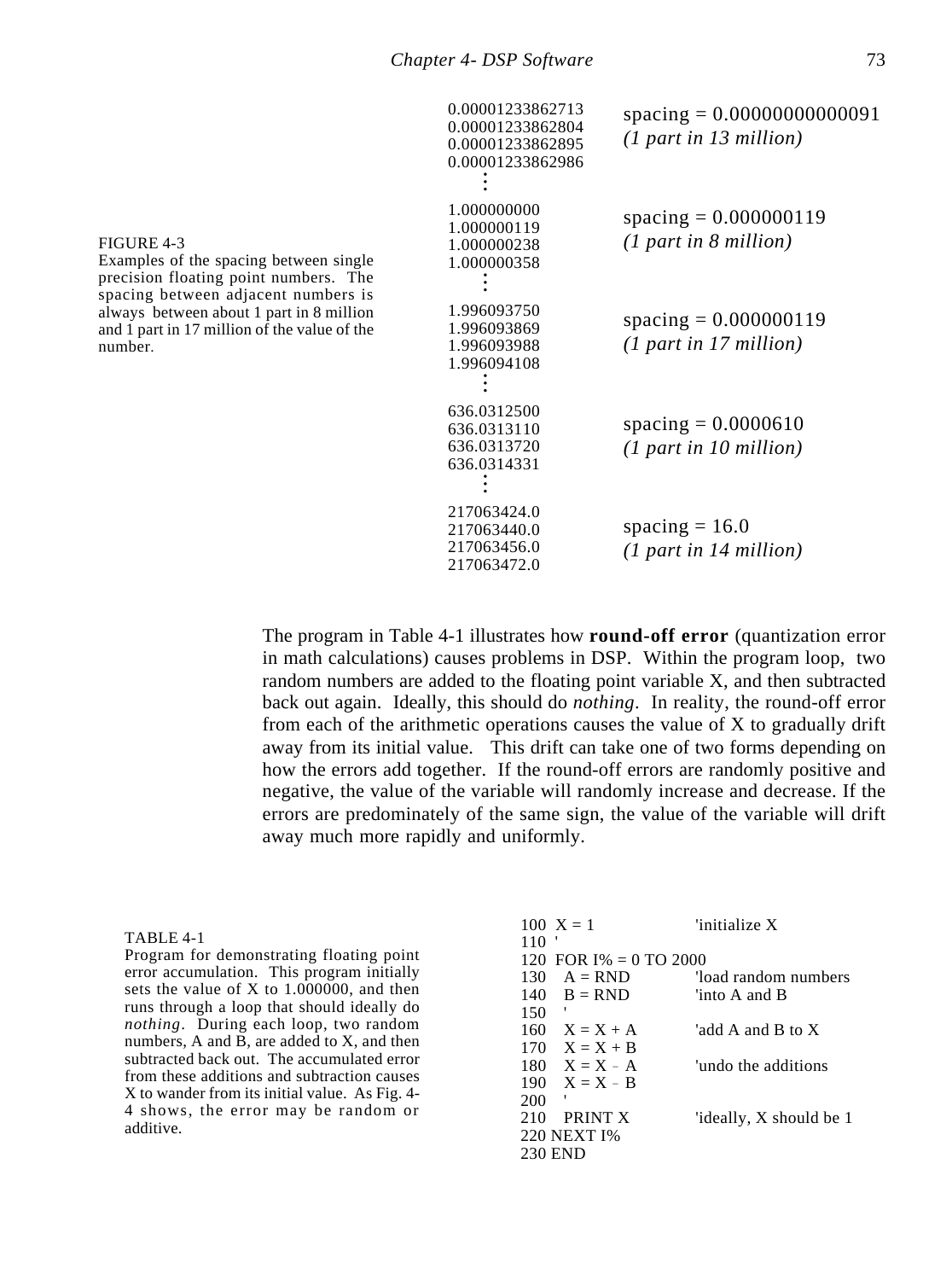#### FIGURE 4-4

Accumulation of round-off error in floating point variables. These curves are generated by the program shown in Table 4-1. When a floating point variable is repeatedly used in arithmetic operations, accumulated round-off error causes the variable's value to drift. If the errors are both positive and negative, the value will increase and decrease in a random fashion. If the round-off errors are predominately of the same sign, the value will change in a much more rapid and uniform manner.



Figure 4-4 shows how the variable, *X*, in this example program drifts in value. An obvious concern is that *additive error* is much worse than *random error*. This is because random errors tend to cancel with each other, while the additive errors simply accumulate. The additive error is roughly equal to the round-off error from a single operation, multiplied by the total number of operations. In comparison, the random error only increases in proportion to the *square root* of the number of operations. As shown by this example, additive error can be hundreds of times worse than random error for common DSP algorithms.

Unfortunately, it is nearly impossible to control or predict which of these two behaviors a particular algorithm will experience. For example, the program in Table 4-1 generates an additive error. This can be changed to a random error by merely making a slight modification to the numbers being added and subtracted. In particular, the random error curve in Fig. 4-4 was generated by defining:  $A = EXP(RND)$  and  $B = EXP(RND)$ , rather than:  $A = RND$  and  $B = RND$ . Instead of *A* and *B* being randomly distributed numbers between 0 and 1, they become exponentially distributed values between 1 and 2.718. Even this small change is sufficient to toggle the mode of error accumulation.

Since we can't control which way the round-off errors accumulate, keep in mind the worse case scenario. Expect that every single precision number will have an error of about *one part in forty million, multiplied by the number of operations it has been through*. This is based on the assumption of additive error, and the average error from a single operation being one-quarter of a quantization level. Through the same analysis, every double precision number has an error of about *one part in forty quadrillion, multiplied by the number of operations.*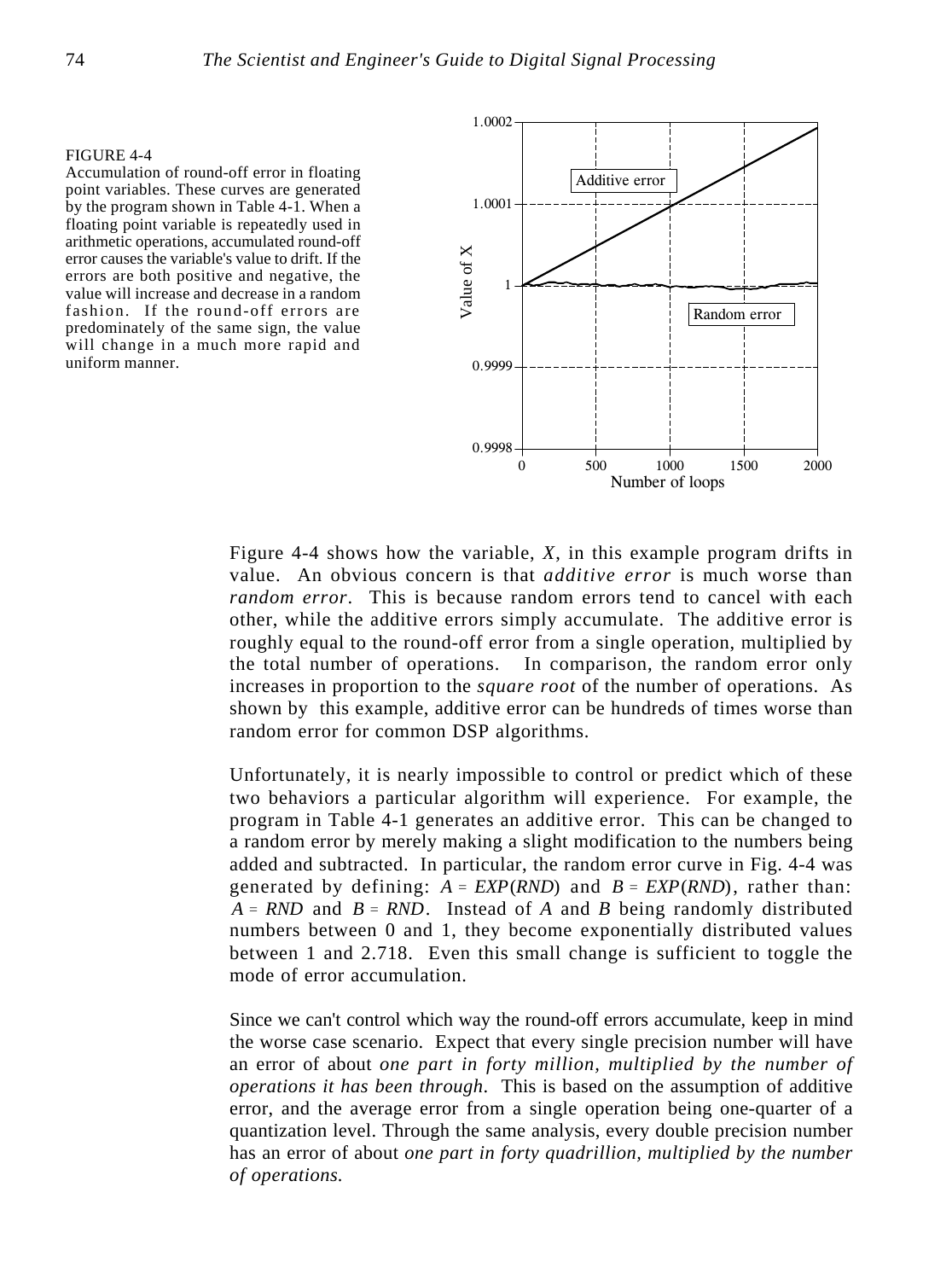| 100 'Floating Point Loop Control | 100 'Integer Loop Control |
|----------------------------------|---------------------------|
| 110 FOR $X = 0$ TO 10 STEP 0.01  | 110 FOR $I% = 0$ TO 1000  |
| 120 PRINT X                      | $120 \text{ X} = 1\%/100$ |
| <b>130 NEXT X</b>                | 130 PRINT X               |
|                                  | <b>140 NEXT I%</b>        |
| Program Output:                  | Program Output:           |
| 0.00                             | 0.00                      |
| 0.01                             | 0.01                      |
| 0.02                             | 0.02                      |
| 0.03                             | 0.03                      |
|                                  |                           |
|                                  |                           |
| 9.960132                         | 9.96                      |
| 9.970133                         | 9.97                      |
| 9.980133                         | 9.98                      |
| 9.990133                         | 9.99                      |
|                                  | 10.00                     |
|                                  |                           |

#### TABLE 4-2

Comparison of floating point and integer variables for loop control. The left hand program controls the FOR-NEXT loop with a floating point variable, *X*. This results in an accumulated round-off error of 0.000133 by the end of the program, causing the last loop value,  $X = 10.0$ , to be omitted. In comparison, the right hand program uses an integer, *I%*, for the loop index. This provides *perfect* precision, and guarantees that the proper number of loop cycles will be completed.

> Table 4-2 illustrates a particularly annoying problem of round-off error. Each of the two programs in this table perform the same task: printing 1001 numbers equally spaced between 0 and 10. The left-hand program uses the floating point variable, *X*, as the loop index. When instructed to execute a loop, the computer begins by setting the index variable to the starting value of the loop (0 in this example). At the end of each loop cycle, the step size (0.01 in the case) is *added* to the index. A decision is then made: are more loops cycles required, or is the loop completed? The loop ends when the computer finds that the value of the index is *greater than* the termination value (in this example, 10.0). As shown by the generated output, round-off error in the additions cause the value of *X* to accumulate a significant discrepancy over the course of the loop. In fact, the accumulated error *prevents* the execution of the last loop cycle. Instead of *X* having a value of 10.0 on the last cycle, the error makes the last value of *X* equal to 10.000133. Since *X* is greater than the termination value, the computer thinks its work is done, and the loop prematurely ends. This missing last value is a common bug in many computer programs.

> In comparison, the program on the right uses an integer variable, *I%*, to control the loop. The addition, subtraction, or multiplication of two integers always produces another integer. This means that fixed point notation has absolutely no round-off error with these operations. Integers are ideal for controlling loops, as well as other variables that undergo multiple mathematical operations. The last loop cycle is guaranteed to execute! Unless you have some strong motivation to do otherwise, always use integers for loop indexes and counters.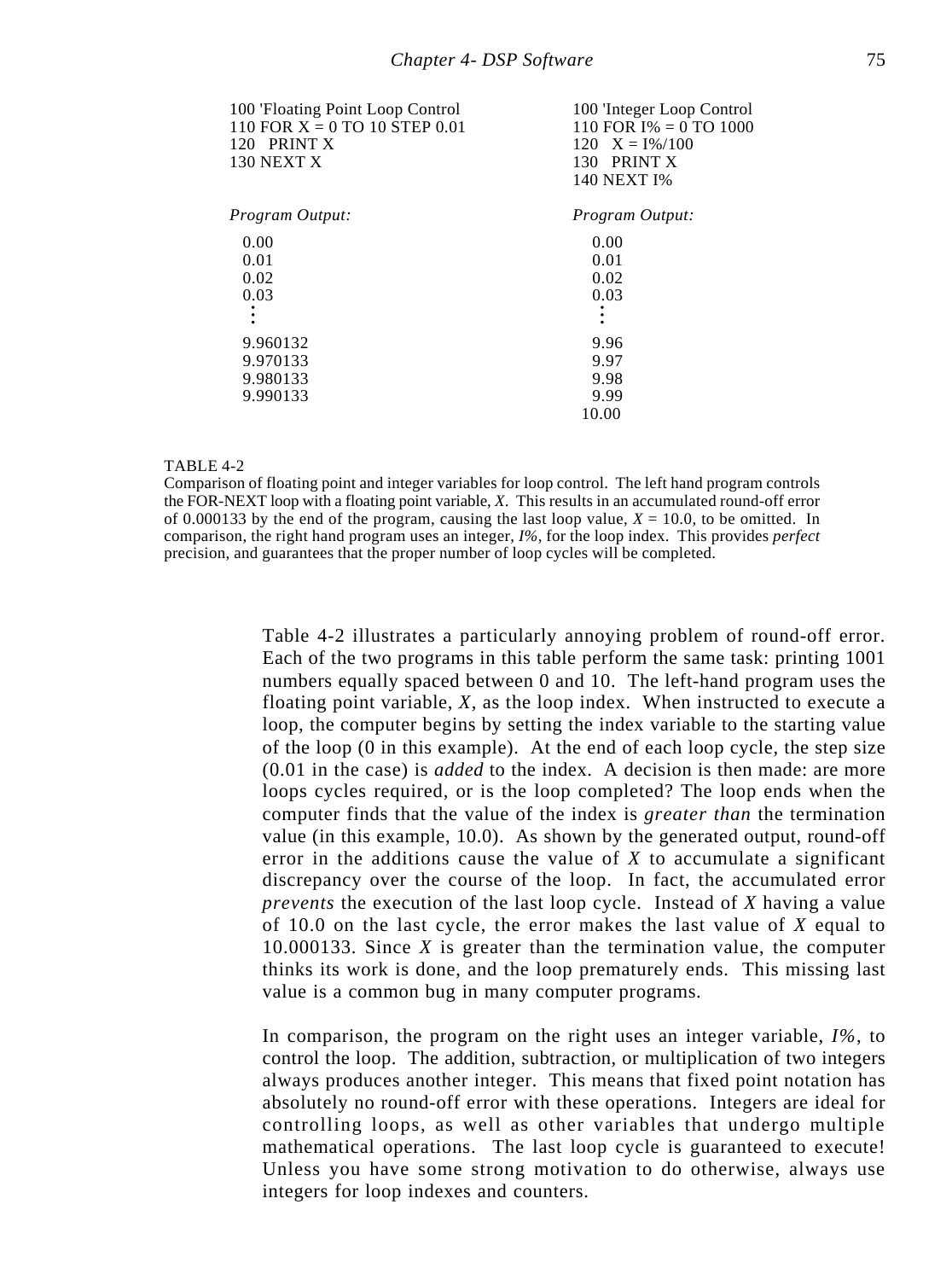If you must use a floating point variable as a loop index, try to use fractions that are a power of *two* (such as: 1/2, 1/4, 3/8, 27/16), instead of a power of *ten* (such as:  $0.1, 0.6, 1.4, 2.3$ , etc.). For instance, it would be better to use: FOR  $X = 1$  TO 10 STEP 0.125, rather than: FOR  $X = 1$  to 10 STEP 0.1. This allows the index to always have an *exact* binary representation, thereby reducing round-off error. For example, the decimal number: 1.125, can be represented exactly in binary notation: 1.0010000000000000000000000000000 X2<sup>0</sup>. In comparison, the decimal number: 1.1, falls *between* two floating point numbers: 1.0999999046 and 1.1000000238 (in binary these numbers are: 1.0001100110011001100 $\times$ 2<sup>0</sup> and 1.00011001100110011001101×2<sup>0</sup>). This results in an inherent error each time 1.1 is encountered in a program.

A useful fact to remember: single precision floating point has an *exact* binary representation for every whole number between  $\pm 16.8$  million (to be exact,  $\pm 2^{24}$ ). Above this value, the gaps between the levels are larger than one, causing some whole number values to be missed. This allows floating point whole numbers (between  $\pm 16.8$  million) to be added, subtracted and multiplied, with no round-off error.

## **Execution Speed: Program Language**

DSP programming can be loosely divided into three levels of sophistication: *Assembly*, *Compiled*, and *Application Specific*. To understand the difference between these three, we need to start with the very basics of digital electronics. All microprocessors are based around a set of internal binary registers, that is, a group of flip-flops that can store a series of ones and zeros. For example, the 8088 microprocessor, the core of the original IBM PC, has *four* general purpose registers, each consisting of 16 bits. These are identified by the names: AX, BX, CX, and DX. There are also *nine* additional registers with special purposes, called: SI, DI, SP, BP, CS, DS, SS, ES, and IP. For example, IP, the Instruction Pointer, keeps track of where in memory the next instruction resides.

Suppose you write a program to add the numbers: 1234 and 4321. When the program begins, IP contains the address of a section of memory that contains a pattern of ones and zeros, as shown in Table 4-3. Although it looks meaningless to most humans, this pattern of ones and zeros contains all of the commands and data required to complete the task. For example, when the microprocessor encounters the bit pattern:  $00000011$  11000011, it interpreters it as a command to take the 16 bits stored in the BX register, add them in binary to the 16 bits stored in the AX register, and store the result in the AX register. This level of programming is called **machine code**, and is only a hair above working with the actual electronic circuits.

Since working in binary will eventually drive even the most patient engineer crazy, these patterns of ones and zeros are assigned names according to the function they perform. This level of programming is called **assembly**, and an example is shown in Table 4-4. Although an assembly program is much easier to understand, it is fundamentally the same as programming in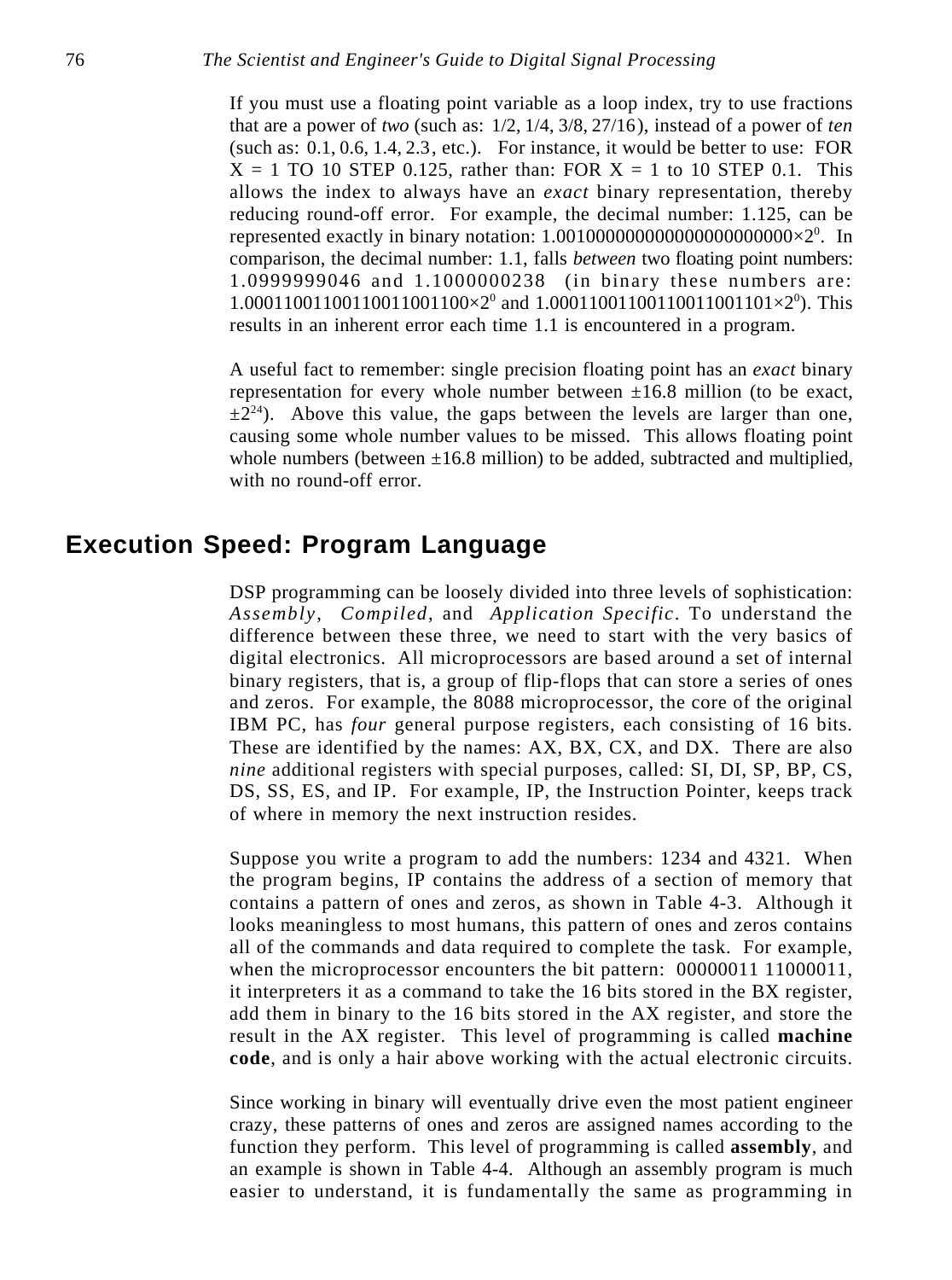| `ABLE |  |
|-------|--|
|-------|--|

A *machine code* program for adding 1234 and 4321. This is the lowest level of programming: direct manipulation of the digital electronics. (The right column is a continuation of the left column).

| 10111001 | 00000000 |
|----------|----------|
| 11010010 | 10100001 |
| 00000100 | 00000000 |
| 10001001 | 00000000 |
| 00001110 | 10001011 |
| 00000000 | 00011110 |
| 00000000 | 00000010 |
| 10111001 | 00000000 |
| 11100001 | 00000011 |
| 00010000 | 11000011 |
| 10001001 | 10100011 |
| 00001110 | 00000100 |
| 00000010 | 00000000 |
|          |          |

machine code, since there is a one-to-one correspondence between the program commands and the action taken in the microprocessor. For example: ADD AX, BX translates to: 00000011 11000011. A program called an **assembler** is used to convert the assembly code in Table 4-4 (called the **source code**) into the patterns of ones and zeros shown in Table 4-3 (called the **object code** or **executable code**). This executable code can be directly run on the microprocessor. Obviously, assembly programming requires an extensive understanding of the internal construction of the particular microprocessor you intend to use.

| TABLE 4-4                                                                                                             | <b>MOV CX, 1234</b><br>$MOVDS:[0]$ , $CX$ | ; store 1234 in register $CX$ , and then<br>; transfer it to memory location DS:[0] |
|-----------------------------------------------------------------------------------------------------------------------|-------------------------------------------|-------------------------------------------------------------------------------------|
| An <i>assembly</i> program for adding<br>1234 and 4321. An <i>assembler</i> is a<br>program that converts an assembly | <b>MOV CX,4321</b><br>MOV $DS:[2]$ , $CX$ | ; store $4321$ in register CX, and then<br>transfer it to memory location DS:[0]    |
| program into machine code.                                                                                            | MOV AX, DS: [0]<br>MOV BX, DS: [2]        | ; move variables stored in memory at<br>:DS:[0] and DS:[2] into AX & BX             |
|                                                                                                                       | ADD AX, BX                                | add AX and BX, store sum in AX                                                      |
|                                                                                                                       | MOV $DS:[4]$ , $AX$                       | : move the sum into memory at DS:[4]                                                |

Assembly programming involves the direct manipulation of the digital electronics: registers, memory locations, status bits, etc. The next level of sophistication can manipulate *abstract* variables without any reference to the particular hardware. These are called **compiled** or **high-level** languages. A dozen or so are in common use, such as: C, BASIC, FORTRAN, PASCAL, APL, COBOL, LISP, etc. Table 4-5 shows a BASIC program for adding 1234 and 4321. The programmer only knows about the variables A, B, and C, and nothing about the hardware.

| TABLE 4-5                                |               |
|------------------------------------------|---------------|
| A BASIC program for adding 1234          | 100 A = 1234  |
| and 4321. A <i>compiler</i> is a program | 110 B = 4321  |
| that converts this type of high-level    | 120 $C = A+B$ |
| source code into machine code.           | 130 END       |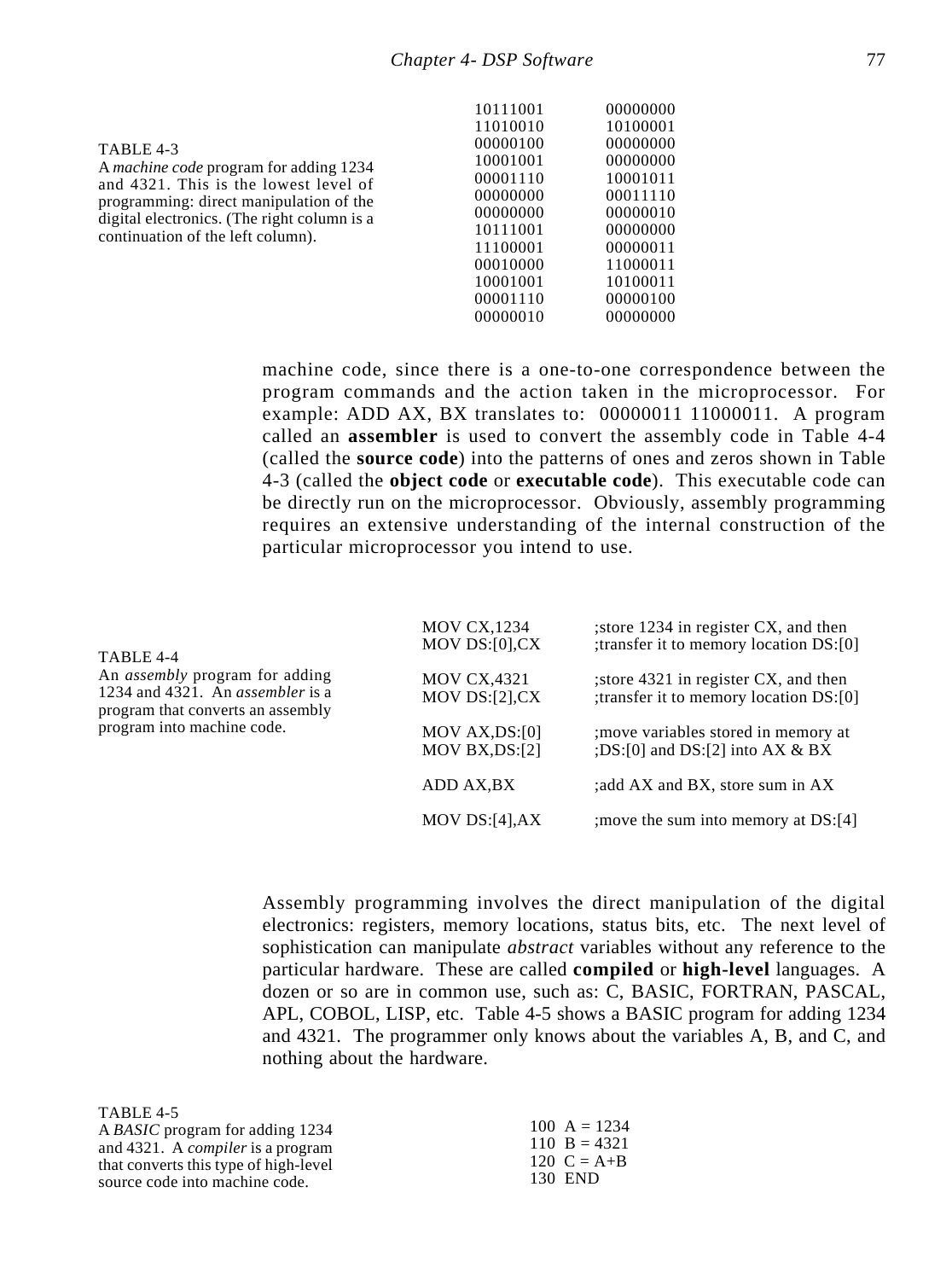A program called a **compiler** is used to transform the high-level source code directly into machine code. This requires the compiler to *assign* hardware memory locations to each of the abstract variables being referenced. For example, the first time the compiler encounters the variable *A* in Table 4-5 (line 100), it understands that the programmer is using this symbol to mean a single precision floating point variable. Correspondingly, the compiler designates four bytes of memory that will be used for nothing but to hold the value of this variable. Each subsequent time that an *A* appears in the program, the computer knows to update the value of the four bytes as needed. The compiler also breaks complicated mathematical expressions, such as:  $Y =$  $LOG(X^{COS(Z)})$ , into more basic arithmetic. Microprocessors only know how to add, subtract, multiply and divide. Anything more complicated must be done as a series of these four elementary operations.

High-level languages isolate the programmer from the hardware. This makes the programming much easier and allows the source code to be transported between different types of microprocessors. Most important, the programmer who uses a compiled language needs to know *nothing* about the internal workings of the computer. Another programmer has assumed this responsibility, the one who wrote the compiler.

Most compilers operate by converting the *entire* program into machine code *before* it is executed. An exception to this is a type of compiler called an **interpreter**, of which **interpreter BASIC** is the most common example. An interpreter converts a *single line* of source code into machine code, executes that machine code, and then goes on to the next line of source code. This provides an interactive environment for simple programs, although the execution speed is extremely slow (think a factor of 100).

The highest level of programming sophistication is found in **applications** packages for DSP. These come in a variety of forms, and are often provided to support specific hardware. Suppose you buy a newly developed DSP microprocessor to embed in your current project. These devices often have lots of built-in features for DSP: analog inputs, analog outputs, digital I/O, antialias and reconstruction filters, etc. The question is: how do you program it? In the worst case, the manufacturer will give you an *assembler*, and expect you to learn the internal architecture of the device. In a more typical scenario, a C *compiler* will be provided, allowing you to program without being bothered by how the microprocessor actually operates.

In the best case, the manufacturer will provide a sophisticated software package to help in the programming: libraries of algorithms, prewritten routines for I/O, debugging tools, etc. You might simply connect icons to form the desired system in an easy-to-use graphical display. The *things* you manipulate are signal pathways, algorithms for processing signals, analog I/O parameters, etc. When you are satisfied with the design, it is transformed into suitable machine code for execution in the hardware. Other types of applications packages are used with image processing, spectral analysis, instrumentation and control, digital filter design, etc. This is the shape of the future.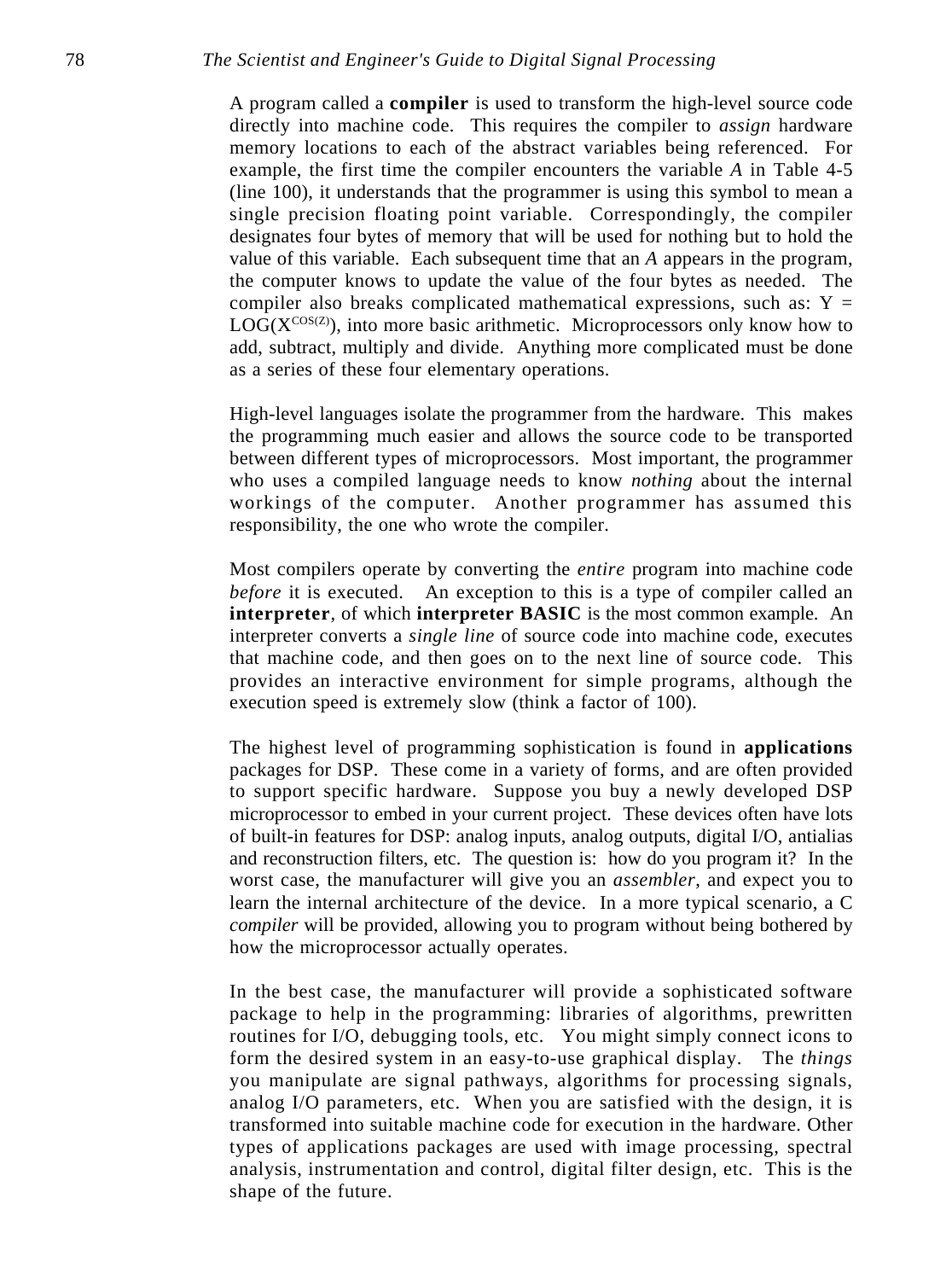The distinction between these three levels can be very fuzzy. For example, most complied languages allow you to directly manipulate the hardware. Likewise, a high-level language with a well stocked library of DSP functions is very close to being an applications package. The point of these three catagories is understand what you are manipulating: (1) hardware, (2) abstract variables, or (3) entire procedures and algorithms.

There is also another important concept behind these classifications. When you use a high-level language, you are relying on the programmer who wrote the compiler to understand the best techniques for hardware manipulation. Similarly, when you use an applications package, you are relying on the programmer who wrote the package to understand the best DSP techniques. Here's the rub: these programmers have never seen the particular problem you are dealing with. Therefore, they cannot always provide you with an optimal solution. As you operate on a *higher* level, expect that the final machine code will be *less* efficient in terms of memory usage, speed, and precision.

Which programming language should you use? That depends on *who* you are and *what* you plan to do. Most computer scientists and programmers use C (or the more advanced  $C_{++}$ ). Power, flexibility, modularity; C has it all. C is so popular, the question becomes: Why would anyone program their DSP application in something other than C? Three answers come to mind. First, DSP has grown so rapidly that some organizations and individuals are stuck in the mode of other languages, such as FORTRAN and PASCAL. This is especially true of military and government agencies that are notoriously slow to change. Second, some applications require the utmost efficiency, only achievable by assembly programming. This falls into the category of "a little more speed for a lot more work." Third, C is not an especially easy language to master, especially for part time programmers. This includes a wide range of engineers and scientists who occasionally need DSP techniques to assist in their research or design activities. This group often turns to BASIC because of its simplicity.

Why was BASIC chosen for this book? This book is about *algorithms*, not programming style. You should be concentrating on DSP techniques, and not be distracted by the quirks of a particular language. For instance, all the programs in this book have *line numbers*. This makes it easy to describe how the program operates: "line 100 does such-and-such, line 110 does this-and that," etc. Of course, you will probably never use line numbers in your actual programs. The point is, *learning DSP* has different requirements than *using DSP*. There are many books on the market that provide exquisite source code for DSP algorithms. If you are simply looking for prewritten code to copy into your program, you are in the wrong place.

Comparing the execution speed of hardware or software is a thankless task; no matter what the result, the loser will cry that the match was unfair! Programmers who like high-level languages (such as traditional computer scientists), will argue that assembly is only 50% faster than compiled code, but five times more trouble. Those who like assembly (typically, scientists and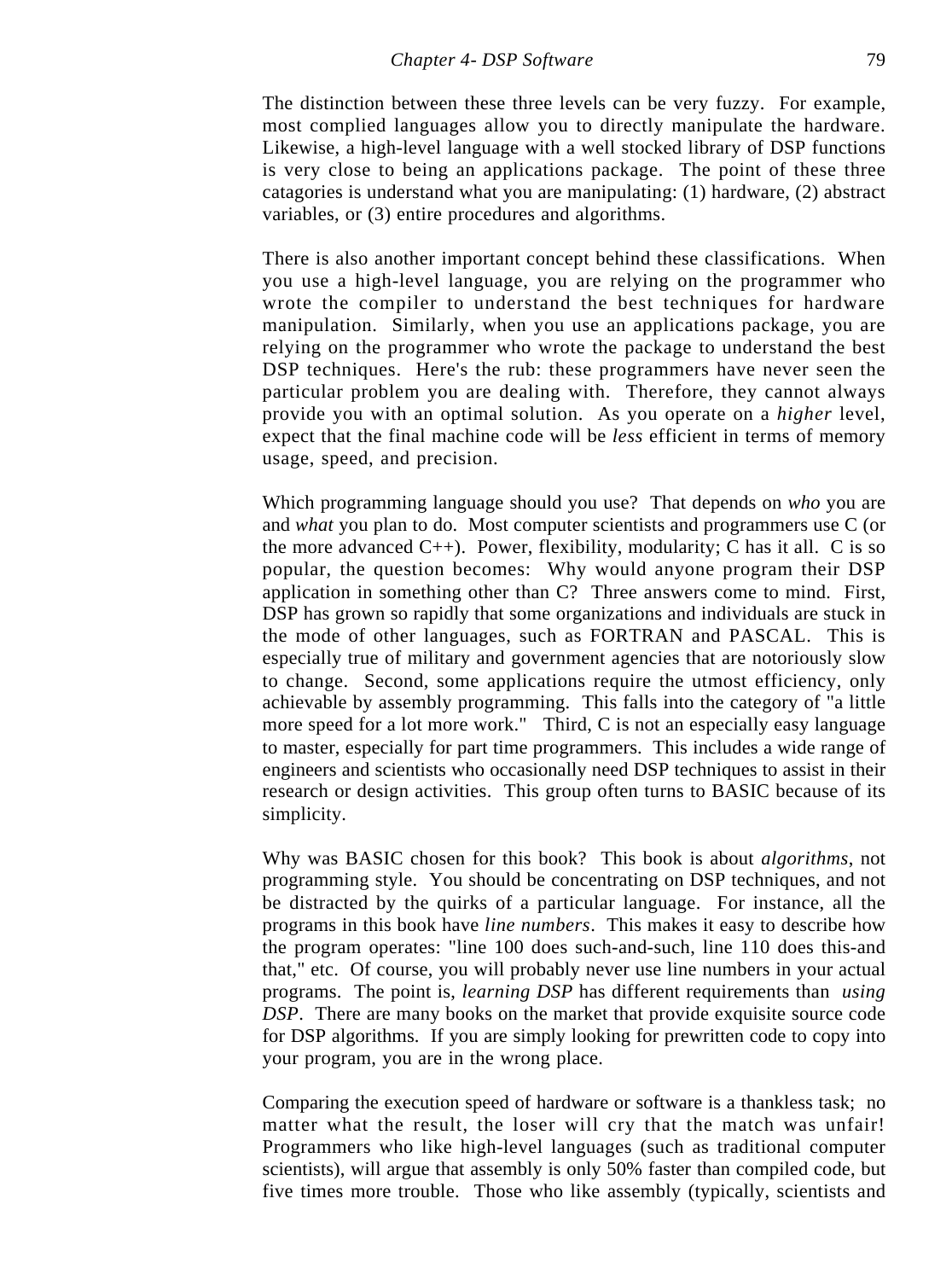hardware engineers) will claim the reverse: assembly is five times faster, but only 50% more difficult to use. As in most controversies, both sides can provide selective data to support their claims.

As a rule-of-thumb, expect that a subroutine written in assembly will be between 1.5 and 3.0 times faster than the comparable high-level program. The only way to know the exact value is to write the code and conduct speed tests. Since personal computers are increasing in speed about 40% every year, writing a routine in assembly is equivalent to about a two year jump in hardware technology.

Most professional programmers are rather offended at the idea of using assembly, and gag if you suggest BASIC. Their rational is quite simple: assembly and BASIC discourage the use of good software practices. Good code should be *portable* (able to move from one type of computer to another), *modular* (broken into a well defined subroutine structure), and *easy to understand* (lots of comments and descriptive variable names). The weak structure of assembly and BASIC makes it difficult to achieve these standards. This is compounded by the fact that the people who are attracted to assembly and BASIC often have little formal training in proper software structure and documentation.

Assembly lovers respond to this attack with a zinger of their own. Suppose you write a program in C, and your competitor writes the same program in assembly. The end user's first impression will be that your program is junk because it is twice as slow. No one would suggest that you write large programs in assembly, only those portions of the program that need rapid execution. For example, many functions in DSP software libraries are written in assembly, and then accessed from larger programs written in C. Even the staunchest software purist will *use* assembly code, as long as they don't have to *write* it.

## **Execution Speed: Hardware**

Computing power is increasing so rapidly, any *book* on the subject will be obsolete before it is published. It's an author's nightmare! The original IBM PC was introduced in 1981, based around the 8088 microprocessor with a 4.77 MHz clock and an 8 bit data bus. This was followed by a new generation of personal computers being introduced every 3-4 years:  $8088 \rightarrow 80286 \rightarrow 80386$  $\rightarrow$  80486  $\rightarrow$  80586 (Pentium). Each of these new systems boosted the computing speed by a factor of about *five* over the previous technology. By 1996, the clock speed had increased to 200 MHz, and the data bus to 32 bits. With other improvements, this resulted in an increase in computing power of nearly *one thousand* in only 15 years! You should expect *another* factor of one thousand in the *next* 15 years.

The only way to obtain up-to-date information in this rapidly changing field is directly from the manufacturers: advertisements, specification sheets, price lists, etc. Forget books for performance data, look in magazines and your daily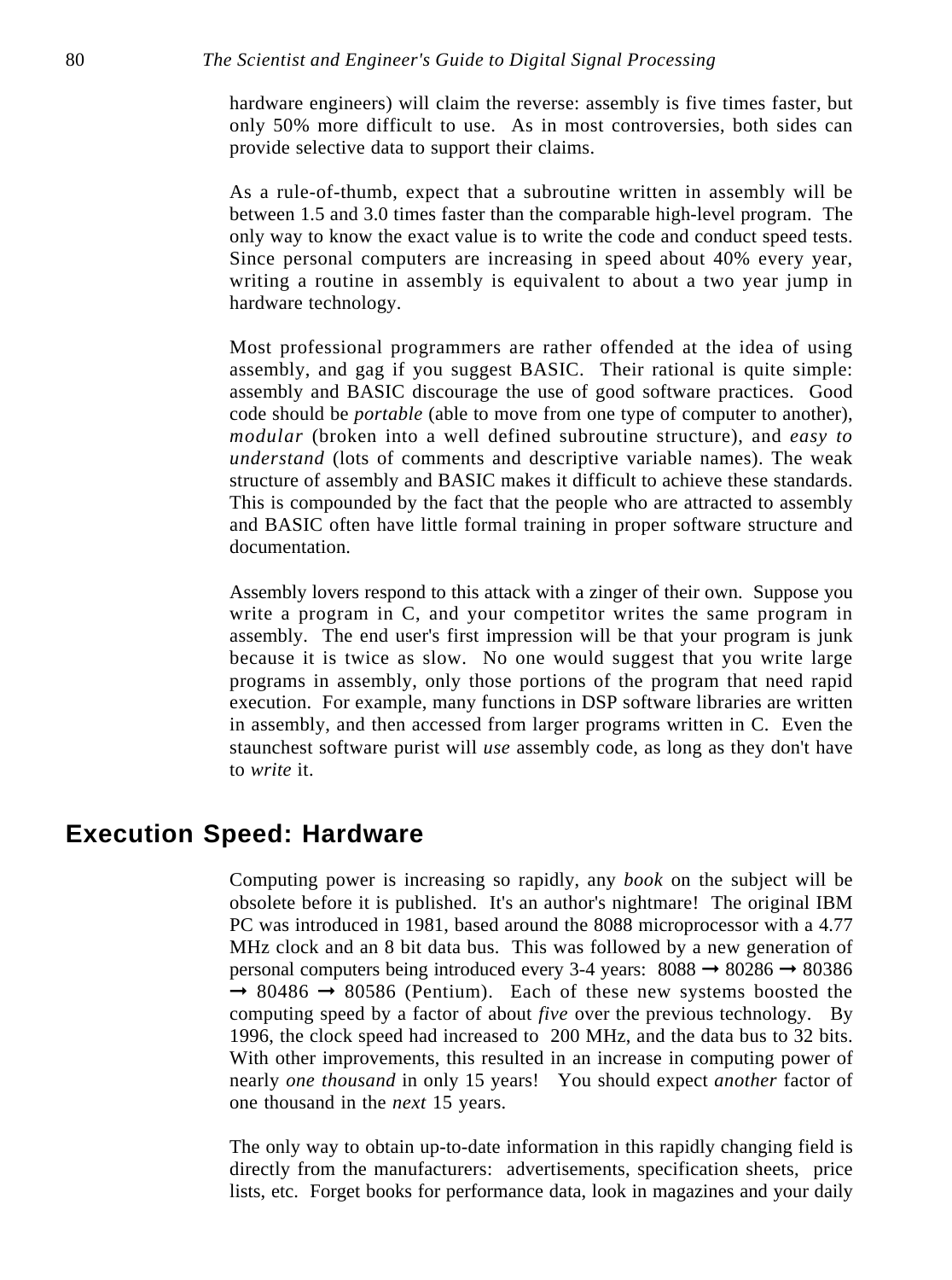newspaper. Expect that raw computational speed will more than double each two years. Learning about the current state of computer power is simply not enough; you need to understand and track how it is evolving.

Keeping this in mind, we can jump into an overview of how execution speed is limited by computer hardware. Since computers are composed of many subsystems, the time required to execute a particular task will depend on two primary factors: (1) the speed of the individual subsystems, and (2) the time it takes to transfer data between these blocks. Figure 4-5 shows a simplified diagram of the most important speed limiting components in a typical personnel computer. The **Central Processing Unit (CPU)** is the heart of the system. As previously described, it consists of a dozen or so registers, each capable of holding 32 bits (in present generation personnel computers). Also included in the CPU is the digital electronics needed for rudimentary operations, such as moving bits around and fixed point arithmetic.

More involved mathematics is handled by transferring the data to a special hardware circuit called a **math coprocessor** (also called an **arithmetic logic unit**, or **ALU**). The math coprocessor may be contained in the same chip as the CPU, or it may be a separate electronic device. For example, the addition of two floating point numbers would require the CPU to transfer 8 bytes (4 for each number) to the math coprocessor, and several bytes that describe what to do with the data. After a short computational time, the math coprocessor would pass four bytes back to the CPU, containing the floating point number that is the sum. The most inexpensive computer systems don't have a math coprocessor, or provide it only as an option. For example, the 80486DX microprocessor has an internal math coprocessor, while the 80486SX does not. These lower performance systems replace *hardware* with *software*. Each of the mathematical functions is broken into

#### FIGURE 4-5

Architecture of a typical computer system. The computational speed is limited by: (1) the speed of the individual subsystems, and (2) the rate at which data can be transferred between these subsystems.

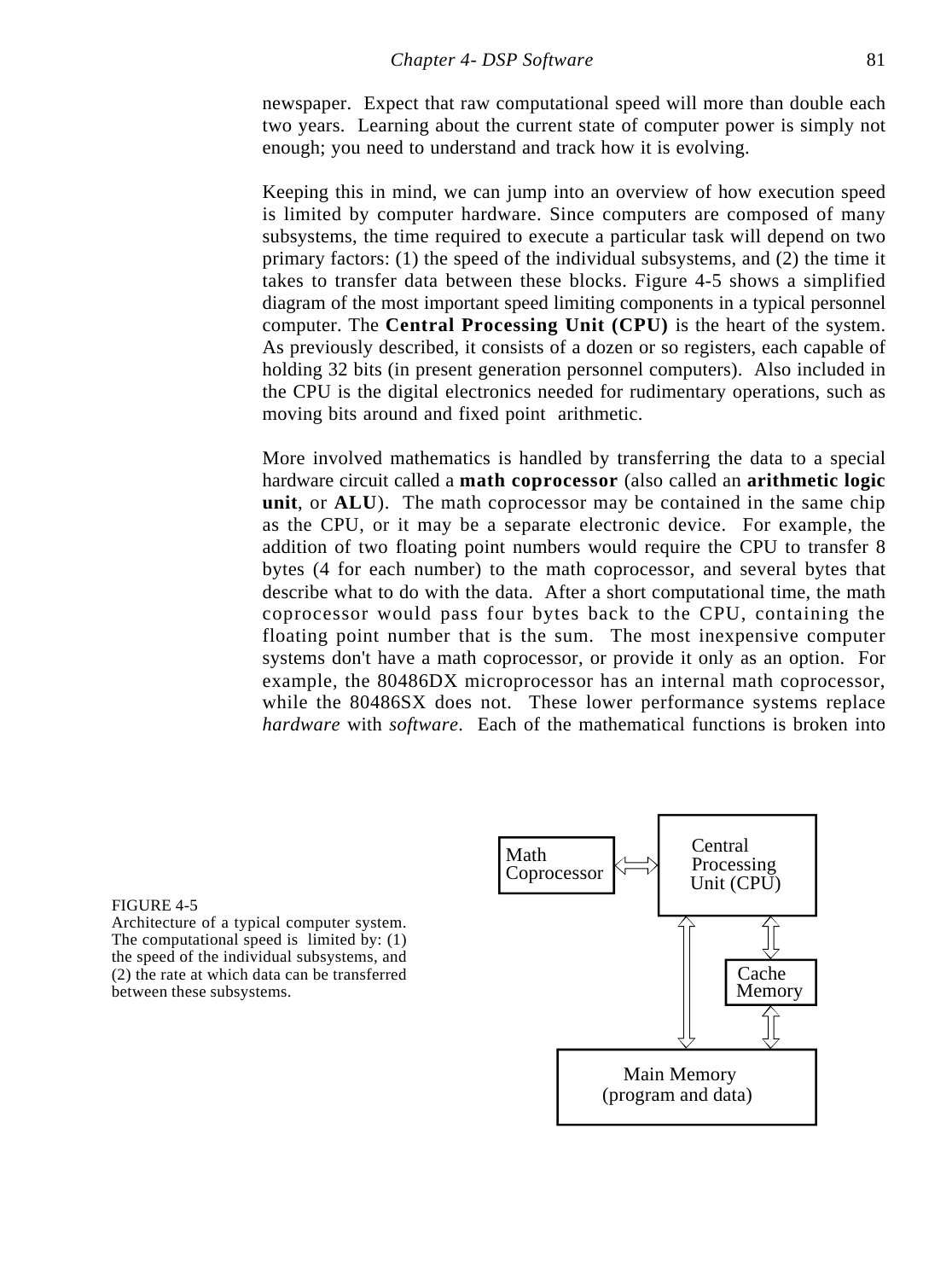elementary binary operations that can be handled directly within the CPU. While this provides the same result, the execution time is much slower, say, a factor of 10 to 20.

Most personal computer software can be used with or without a math coprocessor. This is accomplished by having the compiler generate machine code to handle both cases, all stored in the final executable program. If a math coprocessor is present on the particular computer being used, one section of the code will be run. If a math coprocessor is not present, the other section of the code will be used. The compiler can also be directed to generate code for only one of these situations. For example, you will occasionally find a program that requires that a math coprocessor be present, and will crash if run on a computer that does not have one. Applications such as word processing usually do not benefit from a math coprocessor. This is because they involve moving data around in memory, not the calculation of mathematical expressions. Likewise, calculations involving fixed point variables (integers) are unaffected by the presence of a math coprocessor, since they are handled within the CPU. On the other hand, the execution speed of DSP and other computational programs using floating point calculations can be an order of magnitude different with and without a math coprocessor.

The CPU and main memory are contained in separate chips in most computer systems. For obvious reasons, you would like the main memory to be very large and very fast. Unfortunately, this makes the memory very expensive. The transfer of data between the main memory and the CPU is a very common bottleneck for speed. The CPU *asks* the main memory for the binary information at a particular memory address, and then must *wait* to receive the information. A common technique to get around this problem is to use a **memory cache**. This is a small amount of very fast memory used as a buffer between the CPU and the main memory. A few hundred kilobytes is typical. When the CPU requests the main memory to provide the binary data at a particular address, high speed digital electronics copies a *section* of the main memory around this address into the memory cache. The next time that the CPU requests memory information, it is very likely that it will already be contained in the memory cache, making the retrieval very rapid. This is based on the fact that programs tend to access memory locations that are nearby neighbors of previously accessed data. In typical personnel computer applications, the addition of a memory cache can improve the overall speed by several times. The memory cache may be in the same chip as the CPU, or it may be an external electronic device.

The rate at which data can be transferred between subsystems depends on the number of parallel data lines provided, and the maximum rate that digital signals that can be passed along each line. Digital data can generally be transferred at a much higher rate within a single chip as compared to transferring data between chips. Likewise, data paths that must pass through electrical connectors to other printed circuit boards (i.e., a bus structure) will be slower still. This is a strong motivation for stuffing as much electronics as possible inside the CPU.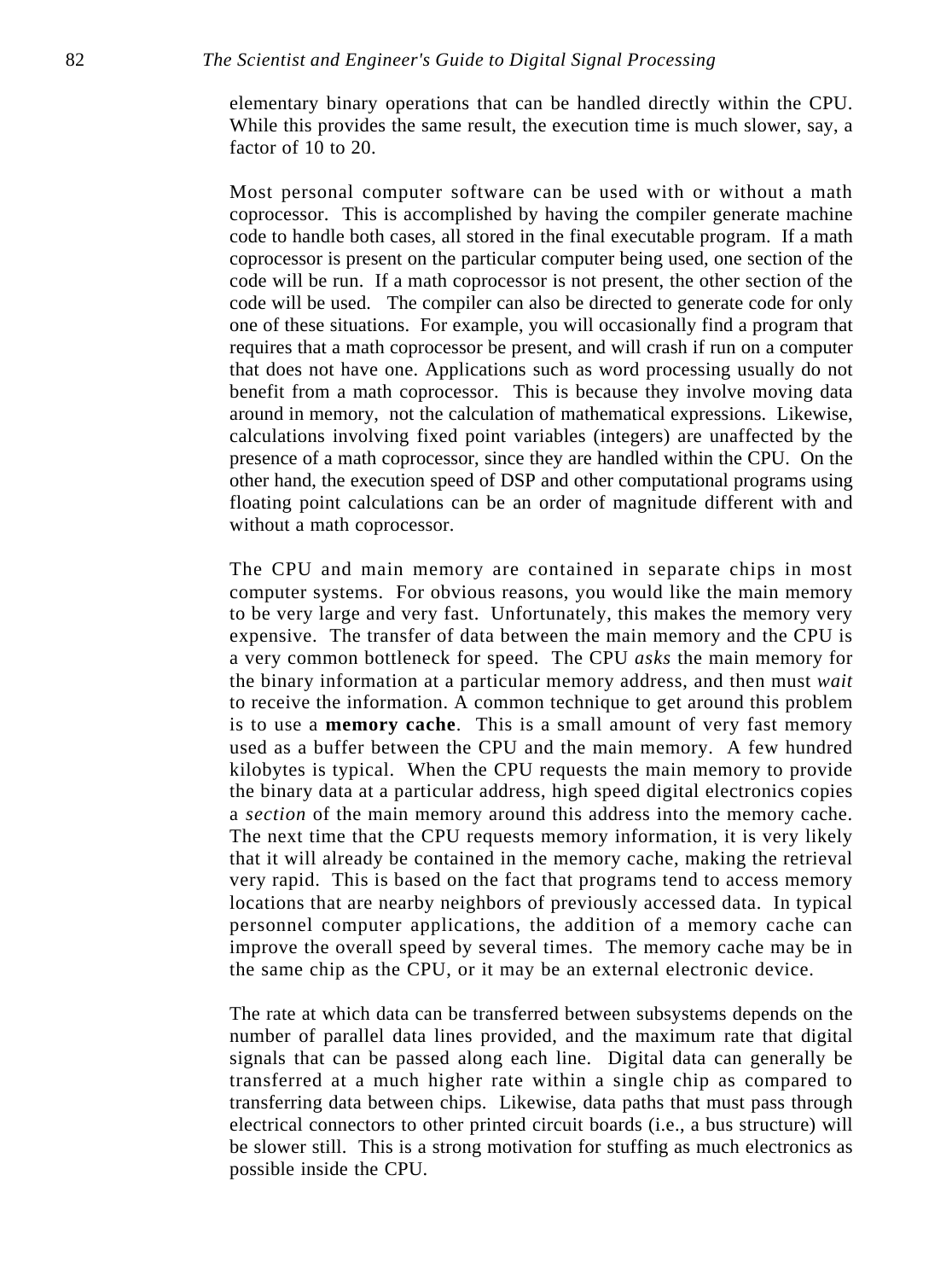A particularly nasty problem for computer speed is *backward compatibility*. When a computer company introduces a new product, say a data acquisition card or a software program, they want to sell it into the largest possible market. This means that it must be compatible with most of the computers currently in use, which could span several generations of technology. This frequently limits the performance of the hardware or software to that of a much older system. For example, suppose you buy an I/O card that plugs into the bus of your 200 MHz Pentium personal computer, providing you with eight digital lines that can transmit and receive data one byte at a time. You then write an assembly program to rapidly transfer data between your computer and some external device, such as a scientific experiment or another computer. Much to your surprise, the maximum data transfer rate is only about 100,000 bytes per second, more than *one thousand* times slower than the microprocessor clock rate! The villain is the ISA bus, a technology that is *backward compatible* to the computers of the early 1980s.

Table 4-6 provides execution times for several generations of computers. Obviously, you should treat these as very rough approximations. If you want to understand *your* system, take measurements on *your* system. It's quite easy; write a loop that executes a *million* of some operation, and use your watch to time how long it takes. The first three systems, the 80286, 80486, and Pentium, are the standard desk-top personal computers of 1986, 1993 and 1996, respectively. The fourth is a 1994 microprocessor designed especially for DSP tasks, the Texas Instruments TMS320C40.

|                        | 80286<br>(12 MHz) | 80486<br>(33 MHz) | <b>PENTIUM</b><br>(100 MHz) | TMS320C40<br>(40 MHz) |
|------------------------|-------------------|-------------------|-----------------------------|-----------------------|
| <b>INTEGER</b>         |                   |                   |                             |                       |
| $A\% = B\% + C\%$      | 1.6               | 0.12              | 0.04                        |                       |
| $A\% = B\% - C\%$      | 1.6               | 0.12              | 0.04                        |                       |
| $A\% = B\% \times C\%$ | 2.7               | 0.59              | 0.13                        |                       |
| $A\% = B\% \div C\%$   | 64                | 9.2               | 1.5                         |                       |
| <b>FLOATING POINT</b>  |                   |                   |                             |                       |
| $A = B + C$            | 33                | 2.5               | 0.50                        | 0.10                  |
| $A = B - C$            | 35                | 2.5               | 0.50                        | 0.10                  |
| $A = B \times C$       | 35                | 2.5               | 0.50                        | 0.10                  |
| $A = B \div C$         | 49                | 4.5               | 0.87                        | 0.80                  |
| $A = SQR(B)$           | 45                | 5.3               | 1.3                         | 0.90                  |
| $A = LOG(B)$           | 186               | 19                | 3.4                         | 1.7                   |
| $A = EXP(B)$           | 246               | 25                | 5.5                         | 1.7                   |
| $A = B^{\wedge}C$      | 311               | 31                | 5.3                         | 2.4                   |
| $A = SIN(B)$           | 262               | 30                | 6.6                         | 1.1                   |
| $A = ARCHN(B)$         | 168               | 21                | 4.4                         | 2.2                   |

#### TABLE 4-6

Measured execution times for various computers. Times are in microseconds. The 80286, 80486, and Pentium are three generations of personal computers, while the TMS320C40 is a microprocessor specifically designed for DSP tasks. All of the personal computers include a math coprocessor. Use these times only as a general estimate; times on your computer will vary according to the particular hardware and software used.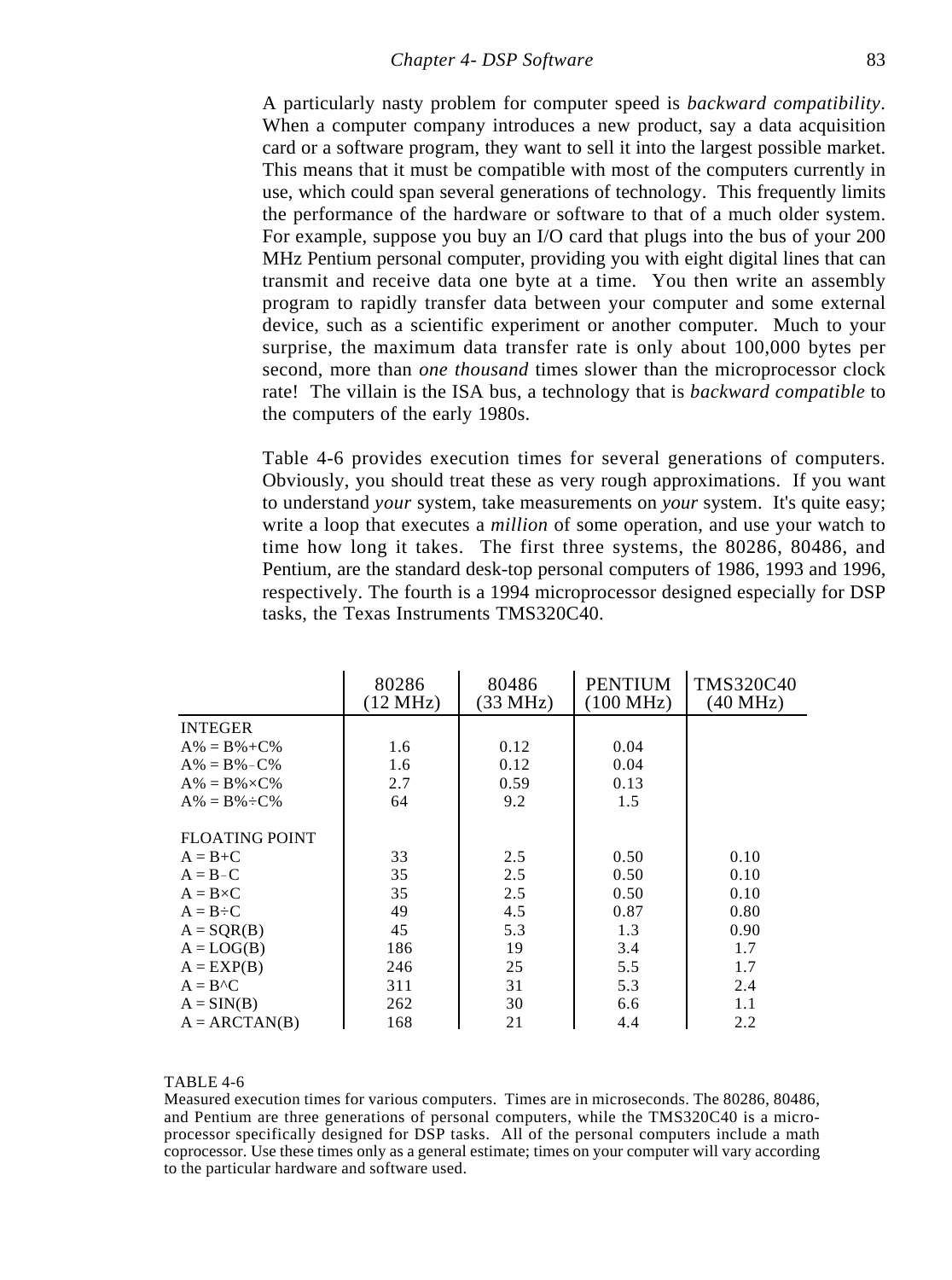The Pentium is faster than the 80286 system for four reasons, (1) the greater clock speed, (2) more lines in the data bus, (3) the addition of a memory cache, and (4) a more efficient internal design, requiring fewer clock cycles per instruction.

If the Pentium was a Cadillac, the TMS320C40 would be a Ferrari: less comfort, but blinding speed. This chip is representative of several microprocessors specifically designed to decrease the execution time of DSP algorithms. Others in this category are the Intel i860, AT&T DSP3210, Motorola DSP96002, and the Analog Devices ADSP-2171. These often go by the names: **DSP microprocessor**, **Digital Signal Processor**, and **RISC** (Reduced Instruction Set Computer). This last name reflects that the increased speed results from fewer assembly level instructions being made available to the programmer. In comparison, more traditional microprocessors, such as the Pentium, are called **CISC** (Complex Instruction Set Computer).

DSP microprocessors are used in two ways: as slave modules under the control of a more conventional computer, or as an imbedded processor in a dedicated application, such as a cellular telephone. Some models only handle fixed point numbers, while others can work with floating point. The internal architecture used to obtain the increased speed includes: (1) lots of very fast cache memory contained within the chip, (2) separate buses for the program and data, allowing the two to be accessed simultaneously (called a **Harvard Architecture**), (3) fast hardware for math calculations contained directly in the microprocessor, and (4) a *pipeline* design.

A **pipeline** architecture breaks the *hardware* required for a certain task into several successive stages. For example, the addition of two numbers may be done in three pipeline stages. The first stage of the pipeline does nothing but fetch the numbers to be added from memory. The only task of the second stage is to add the two numbers together. The third stage does nothing but store the result in memory. If each stage can complete its task in a single clock cycle, the entire procedure will take three clock cycles to execute. The key feature of the pipeline structure is that another task can be started before the previous task is completed. In this example, we could begin the addition of *another* two numbers as soon as the first stage is idle, at the end of the first clock cycle. For a large number of operations, the speed of the system will be quoted as one addition per clock cycle, even though the addition of any two numbers requires three clock cycles to complete. Pipelines are great for speed, but they can be difficult to program. The algorithm must allow a new calculation to begin, even though the results of previous calculations are unavailable (because they are still in the pipeline).

Chapters 28 and 29 discuss DSP microprocessors in much more detail. These are amazing devices; their high-power and low-cost will bring DSP to a wide range of consumer and scientific applications. This is one of the technologies that will shape the twenty-first century.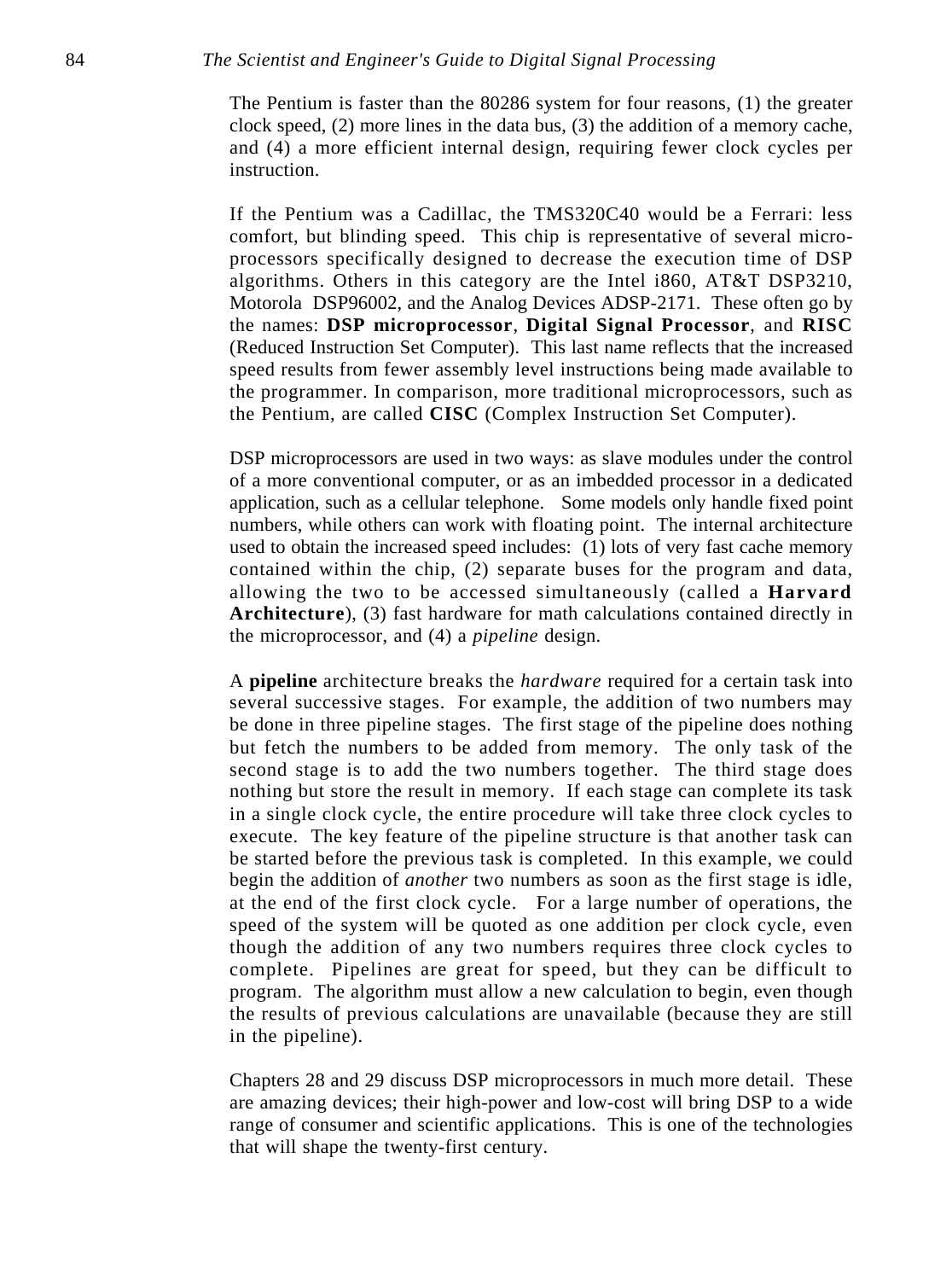## **Execution Speed: Programming Tips**

EQUATION 4-3

slowly.

Maclaurin power series expansion for three transcendental functions. This is how computers calculate functions of this type, and why they execute so

While computer hardware and programming languages are important for maximizing execution speed, they are not something you change on a day-to day basis. In comparison, *how you program* can be changed at any time, and will drastically affect how long the program will require to execute. Here are three suggestions.

**First, use integers instead of floating point variables whenever possible.** Conventional microprocessors, such as used in personal computers, process integers 10 to 20 times faster than floating point numbers. On systems without a math coprocessor, the difference can be 200 to 1. An exception to this is integer division, which is often accomplished by converting the values into floating point. This makes the operation ghastly slow compared to other integer calculations. See Table 4-6 for details.

**Second, avoid using functions such as:**  $\sin(x)$ **,**  $\log(x)$ **,**  $y^x$ **, etc.** These transcendental functions are calculated as a series of additions, subtractions and multiplications. For example, the Maclaurin power series provides:

$$
\sin(x) = x - \frac{x^3}{3!} + \frac{x^5}{5!} - \frac{x^7}{7!} + \frac{x^9}{9!} - \frac{x^{11}}{11!} + \cdots
$$

$$
\cos(x) = 1 - \frac{x^2}{2!} + \frac{x^4}{4!} - \frac{x^6}{6!} + \frac{x^8}{8!} - \frac{x^{10}}{10!} + \cdots
$$

$$
e^x = 1 + x + \frac{x^2}{2!} + \frac{x^3}{3!} + \frac{x^4}{4!} + \frac{x^5}{5!} + \cdots
$$

While these relations are infinite in length, the terms rapidly become small enough to be ignored. For example:

$$
\sin(1) = 1 - 0.166666 + 0.008333 - 0.000198 + 0.000002 - \cdots
$$

These functions require about ten times longer to calculate than a single addition or multiplication (see Table 4-6). Several tricks can be used to bypass these calculations, such as:  $x^3 = x \cdot x \cdot x$ ;  $\sin(x) \approx x$ , when *x* is very small;  $sin(-x) = sin(x)$ , where you already know one of the values and need to find the other, etc. Most languages only provide a few transcendental functions, and expect you to derive the others by means of the relations in Table 4-7. Not surprisingly, these derived calculations are even slower.